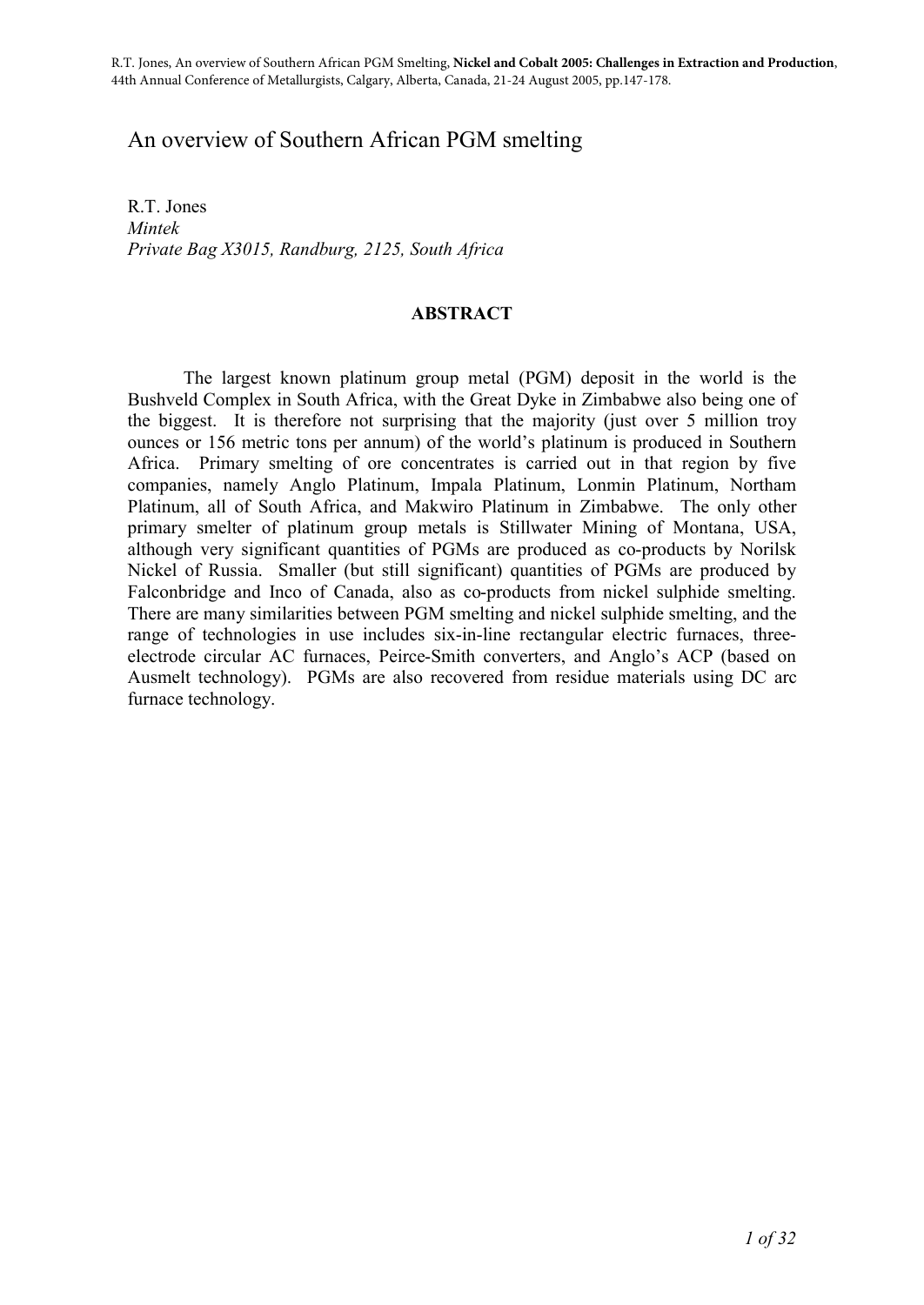#### **INTRODUCTION**

The platinum group metals (PGMs) are a family of six greyish to silver-white metals with close chemical and physical affinities. The three heavier metals platinum (Pt), iridium (Ir), and osmium (Os), have densities of about 22  $g/cm^3$ ; and the three somewhat lighter metals palladium (Pd), rhodium (Rh), and ruthenium (Ru), have densities of about 12  $g/cm^3$ . The PGMs belong to the transition metals of Group VIII in the Periodic Table, as do iron (Fe), nickel (Ni), and cobalt (Co). These metals have similar geochemical behaviour and tend to be concentrated together geologically. The PGMs, along with gold (Au) and silver (Ag), are classified as noble metals because of their high resistance to oxidation and corrosion.

Their great scarcity classifies them as precious metals. Only about one thirteenth as much platinum is produced as gold, itself a very rare metal. (By contrast, about 5 million times as much iron as platinum is produced in the world.) As precious and noble metals, PGMs are chemically more versatile than gold, and have found numerous industrial applications. They are also the only competitors for gold as investment metals and for jewellery purposes.

Platinum was originally called "platina" or "little silver" in Spanish, as it was considered a poor-quality by-product of silver mining operations 400 years ago in Colombia. Platinum was formally discovered only in 1751, although it (possibly mistaken for silver at that time) was used as far back as the 7th century BC in Egypt, when the 'Thebes casket' was produced. (This was made for Shepenupet, daughter of the King of Thebes, and has gold hieroglyphics on one side and platinum on the other.) The catalytic properties of PGMs were described in the period 1823 – 1838. Interestingly, jewellery and catalysis remain the most important applications of these metals today.

PGMs have extraordinary physical and chemical properties that have made them indispensable to the modern industrial world. The PGMs have very high melting points, and are chemically inert to a wide variety of substances (even at very high temperatures), and thus resist corrosion. They also have excellent catalytic properties, and are widely used in the chemical industry and in automobile catalytic converters. Commercial substitution by cheaper metals has rarely been successful, although an individual platinum group metal may readily be replaced by another.

The most economically important of the PGMs are platinum, palladium, and rhodium, with ruthenium, iridium, and osmium being less prevalent and less in demand. Gold, though it is a precious metal, is not one of the PGMs although it is often lumped together with the PGM content when talking about the valuable products from PGM smelting. The base metals nickel, copper, and cobalt commonly occur together with the PGMs and are produced as co-products in the smelters and refineries. The PGM market is fundamentally strong, particularly in platinum, where recent years have shown good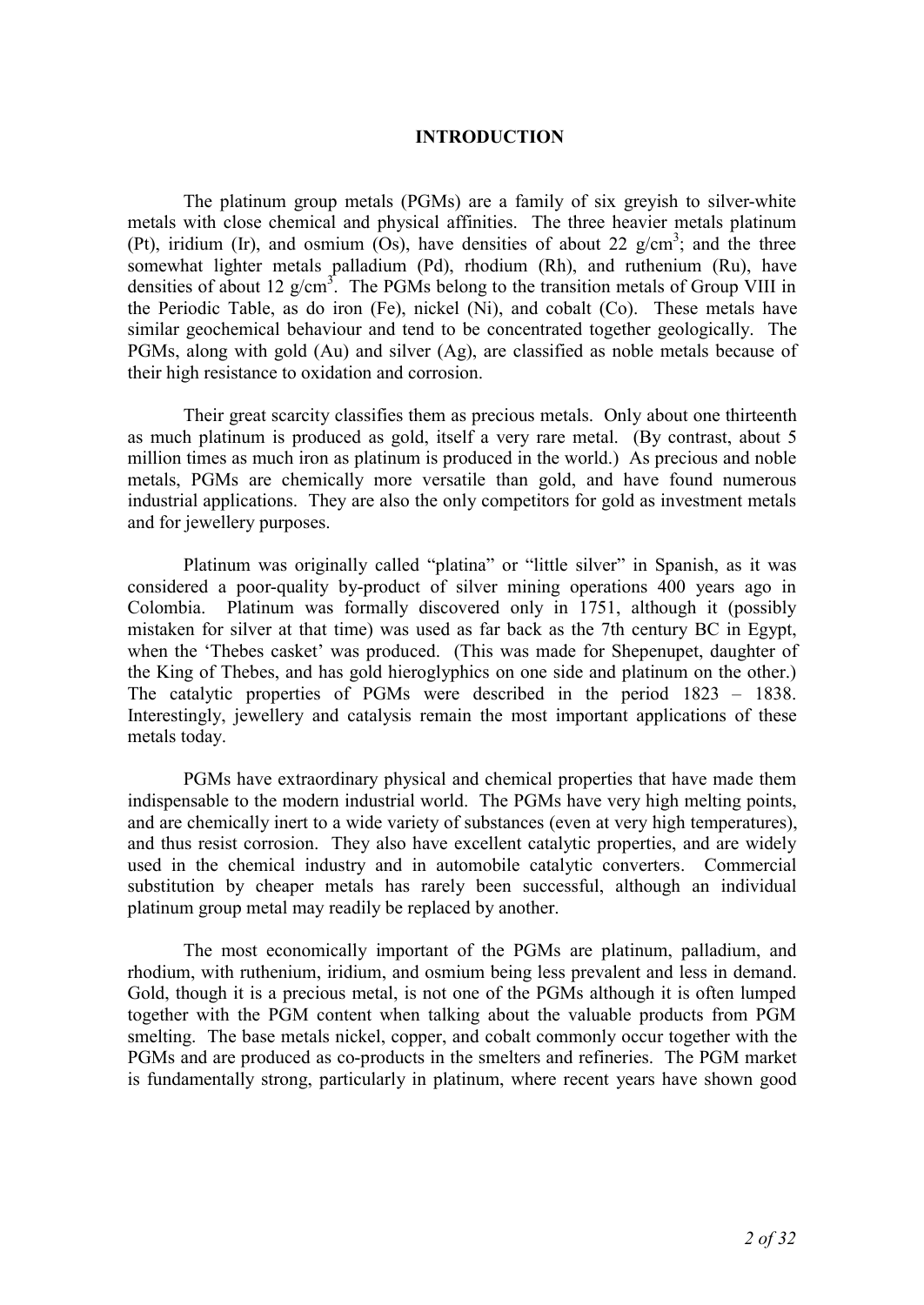growth in jewellery demand, and in autocatalysts, especially for the diesel vehicles that now make up 50 per cent of new car sales in Europe.

Platinum group elements are generally associated with nickel-copper sulphides in magmatic rocks. Depending on the relative concentrations (and market prices) of the precious and base metals, the PGMs are produced either as the primary products, or as by-products of the nickel and copper. The primary PGM-rich deposits include the Bushveld Complex in South Africa (the largest known layered igneous complex of its type in the world, extending some 350 km from west to east, and some 250 km from north to south, containing more than two thirds of the world's reserves of PGMs), the Great Dyke in Zimbabwe (the second largest known deposit of platinum in the world), the Stillwater deposit of the USA, and the Lac des Isles deposit of Canada. PGMs are produced in significant quantities as by-products from the Norilsk-Talnakh area of Russia and the Sudbury deposit of Canada. Other deposits occur in Finland, the Jinchuan deposits of northwest China, the Duluth complex of the USA, and in numerous smaller deposits. PGMs are also produced in small quantities as by-products from the nickelcopper industry in Australia and Japan (1).

Table I shows the geographical distribution of the most important PGMs, and Table II shows the demand by market sector for Pt, Pd, and Rh, courtesy of Johnson Matthey  $(2)$ .

| $   \prime$            | 0         |       |                  |       |                  |      |
|------------------------|-----------|-------|------------------|-------|------------------|------|
|                        | Pt supply |       | <b>Pd supply</b> |       | <b>Rh</b> supply |      |
|                        | Moz       | tons  | Moz              | tons  | Moz              | tons |
| South Africa           | 5.030     | 156.5 | 2.500            | 77.8  | 0.587            | 18.3 |
| Russia                 | 0.850     | 26.4  | 3.800            | 118.2 | 0.105            | 3.3  |
| North America          | 0.385     | 12.0  | 1.055            | 32.8  | 0.018            | 0.6  |
| Other                  | 0.235     | 7.3   | 0.265            | 8.2   | 0.016            | 0.5  |
| Total                  | 6.500     | 202   | 7.620            | 237   | 0.726            | 22.6 |
| Plus Recycled material | 0.700     | 21.8  | 0.530            | 16.5  | 0.141            | 4.4  |

Table I - PGM production in 2004, in millions of troy ounces per annum (1 troy ounce = 31.1035 g; 1 million troy ounces = 31.1035 metric tons)

Table II - Demand by market sector for 2004

| Pt demand  |         |             | Pd demand |            | <b>Rh</b> demand |  |
|------------|---------|-------------|-----------|------------|------------------|--|
| Automobile | 43%     | Automobile  | 50%       | Automobile | 85%              |  |
| Jewellery  | 33%     | Electronics | 14%       | Glass      | 6%               |  |
| Industrial | 23%     | Jewellery   | 14%       | Chemical   | 6%               |  |
| Investment | $0.6\%$ | Dental      | 13%       | Other      | $3\%$            |  |
|            |         | Other       | 9%        |            |                  |  |

\* The figures for Automobile use reflect the demand for new material only, i.e. recycled materials are excluded here.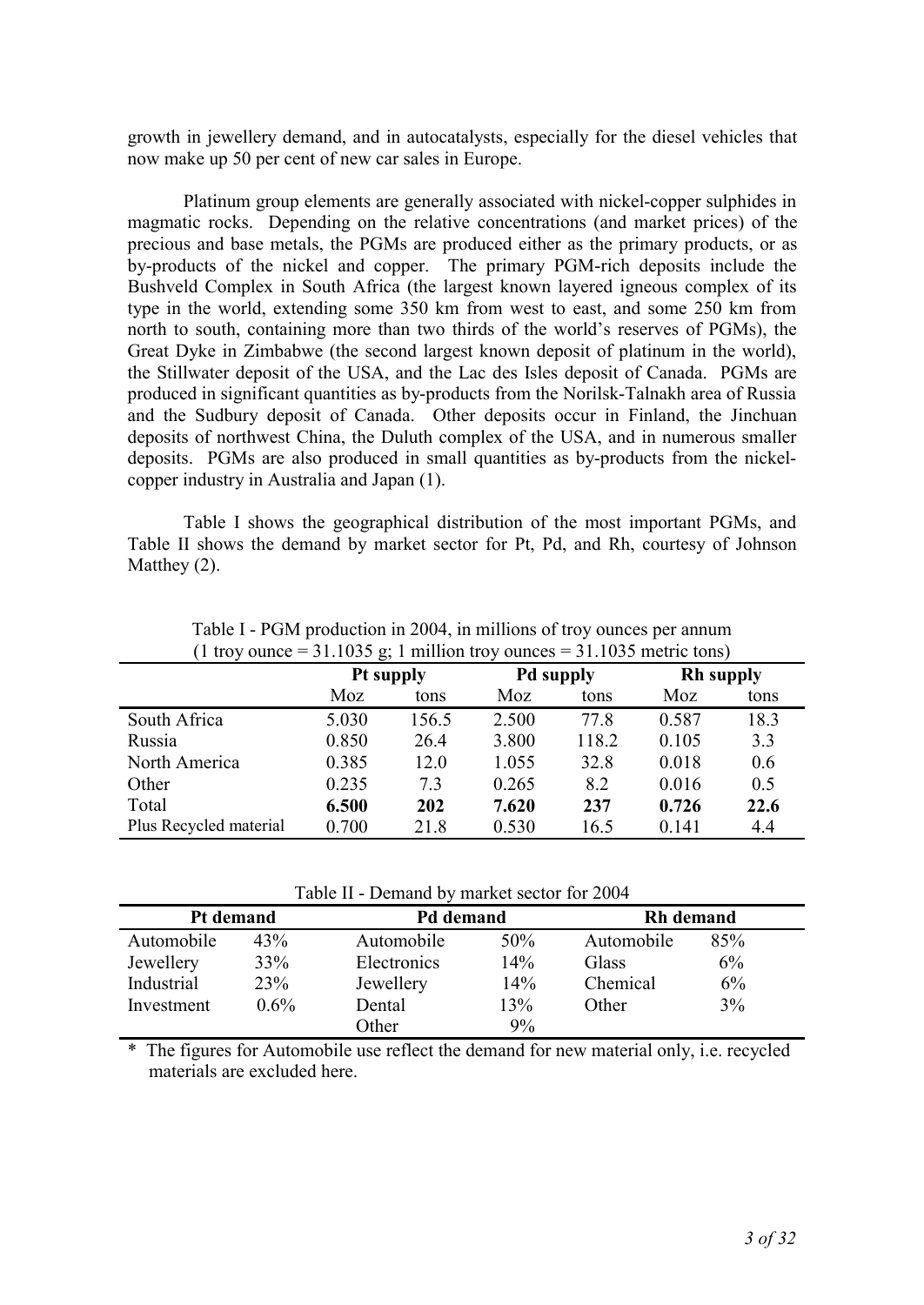#### **PGM PRODUCTION IN SOUTHERN AFRICA**

South Africa has more than three quarters of the world's platinum reserves, and is the world's largest producer of platinum group metals (PGMs). These vast resources occur together with the world's largest reserves of chromium and vanadium ore in the unique Bushveld Complex geological formation. South Africa's PGM output is derived almost exclusively from the Bushveld Complex, with only about 0.1 per cent coming from the gold deposits of the Witwatersrand and Free State, and the Phalaborwa copper deposit.

Platinum group metals now constitute South Africa's largest mining export earner, accounting for a third of all sales last year. Revenue from PGMs surpassed those from gold for the first time in 2001, although gold dominated briefly again in 2002.

Since the identification of economic deposits of platinum in South Africa in 1924 by Hans Merensky, a number of platinum mines have come and gone, and some have merely changed identity (3-5). South Africa currently has four integrated primary platinum producers, namely Anglo American Platinum Corporation Ltd (6) (formerly Rustenburg Platinum Holdings Ltd), Impala Platinum (7), Lonmin Platinum (8) (which includes Western Platinum), and Northam Platinum (9). Their range of operations includes open-cast and underground mining, milling, flotation, drying, smelting, converting, refining, and marketing. Anglo Platinum, Impala Platinum, and Lonmin Platinum are the three largest producers of platinum in the world. Since 1971, these operations have established South Africa as the world's largest producer of PGMs. The precious metals are the most valuable products in South African platinum ores, unlike the situation in many other countries where smaller quantities of platinum are produced as by-products or co-products of base-metal production, particularly of nickel. Apart from South Africa's platinum mines, only Makwiro Platinum (10) (formerly Hartley Platinum) in Zimbabwe, and Stillwater Mining (11) in Montana, USA are major primary producers of PGMs. For comparative purposes, mention should also be made of Norilsk Nickel (12), which, although strictly not a primary PGM smelter, is the world's largest producer of nickel and palladium, and is also one of the leading producers of copper, platinum and gold. Other significant producers of PGMs include Falconbridge and Inco of Canada.

Table III shows the production by individual companies of the economically most important PGMs, namely platinum, palladium, and rhodium. Most company production figures are taken from their most recent annual reports (for 2003 in most cases) that are mostly available from their company websites. Note that Russian law was amended only this year to allow the release of official production figures for PGMs, and it is still too early for this information to be available. However, estimated production figures produced by Johnson Matthey (13) for the Polar Division (which produces the bulk of Norilsk's PGMs) are believed to be fairly reliable.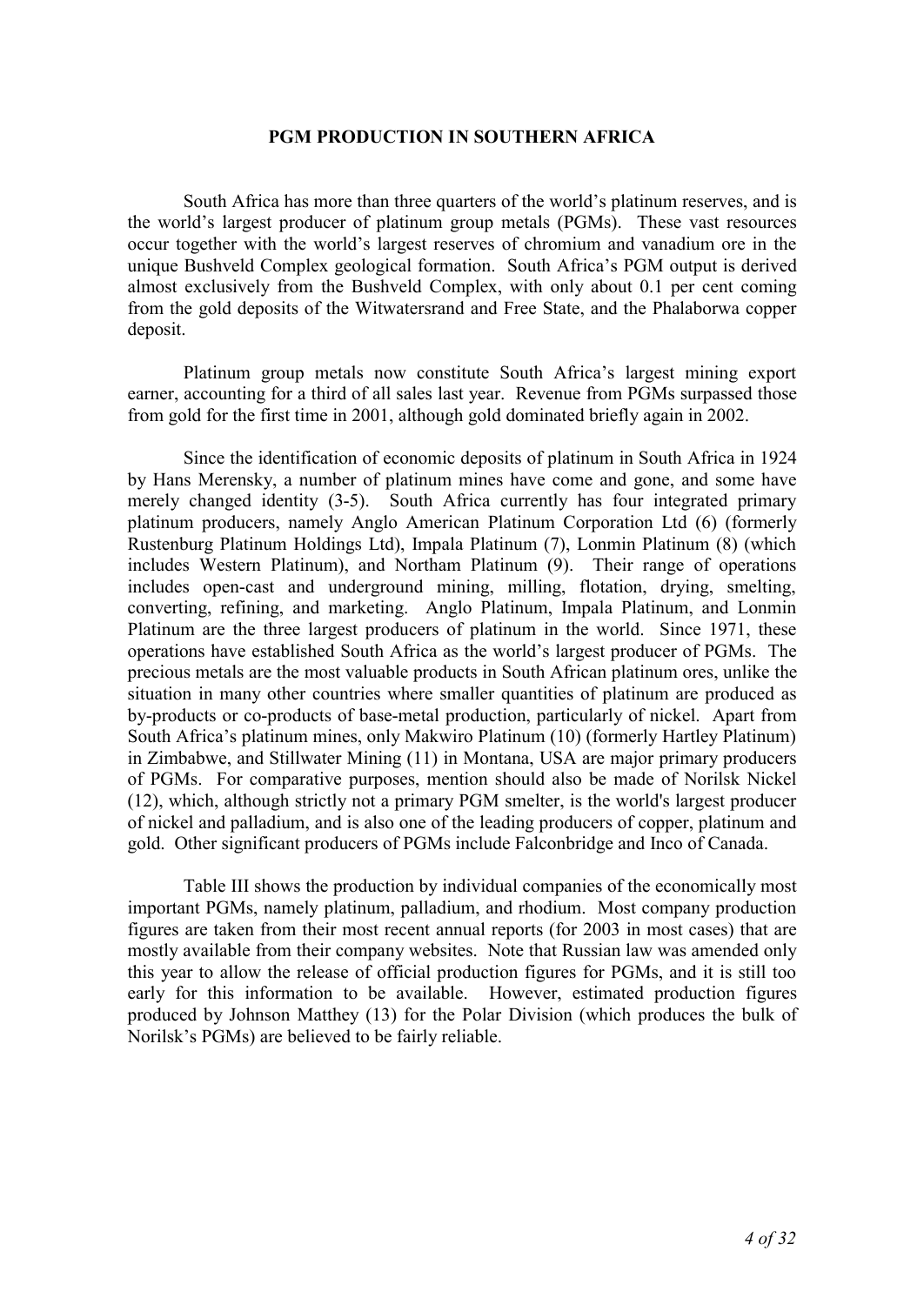|                                         | Pt   | Pd   | Rh    | $Pt + Pd + Rh$ |
|-----------------------------------------|------|------|-------|----------------|
| <b>Primary producers of PGMs</b>        |      |      |       |                |
| Anglo Platinum, South Africa            | 2.31 | 119  | 0.23  | 3.73           |
| Impala Platinum, South Africa           | 1.96 | 1.05 | 0.25  | 3.26           |
| Lonmin Platinum, South Africa           | 0.93 | 0.42 | 0.14  | 1.49           |
| Stillwater Mining, USA                  | 0.13 | 0.45 | 0.005 | 0.58           |
| Northam Platinum, South Africa          | 0.21 | 0.10 | 0.02  | 0.33           |
| Zimplats, Zimbabwe                      | 0.09 | 0.07 | 0.01  | 0.17           |
| <b>Producers of PGMs as by-products</b> |      |      |       |                |
| Norilsk Nickel, Russia                  | 0.65 | 2.70 | 0.06  | 3.41           |
| Falconbridge, Canada                    | 0.11 | 0.33 | 0.002 | 0.44           |
| Inco, Canada                            | 0.09 | 0.11 | 0.017 | 0.21           |

Table III - Company production figures for 2003, millions of troy ounces per annum

## **SOUTH AFRICAN PLATINUM-GROUP METAL ORES**

South Africa has the greatest concentration of primary PGM producing companies (14,15), each of which has their own approach to smelting, governed to a large extent by the type of ore that they process.

The currently exploitable South African reserves of platinum-group metals are concentrated in narrow but extensive strata known as the Merensky Reef, the Platreef, and the UG2 chromitite layer. These three layers in the Bushveld Complex each have their own distinctive associated mineralogy, and have been well described mineralogically (16-18). The Merensky Reef has the PGMs occurring in conjunction with base metal sulphides; the Platreef has an even greater quantity of base metal sulphides present; and the UG2 chromitite layer has a high chromite content together with relatively low quantities of base metal sulphides. Platreef is currently smelted only by Anglo Platinum, but Merensky and UG2 ores are processed by all the producers. These ores are quite different from each other, and require different approaches to metallurgical processing. For example, UG2 ore has a much lower content of nickel and copper sulphides, and contains much more chromite than Merensky ore. The Platreef can be considered as metallurgically similar to Merensky ore, although somewhat enriched in palladium.

The extent to which UG2 ore is processed has a major influence on the smelting behaviour, as traditional six-in-line furnaces are susceptible to build-ups of high-melting chromite spinels if the  $Cr_2O_3$  content of the feed is too high.

With the change in political dispensation in South Africa, and the change in mineral rights legislation (bringing South Africa closer in line to common international practice), there has been a great deal of new mine development, especially on the Eastern Limb of the Bushveld Complex, with much of the new capacity centred around UG2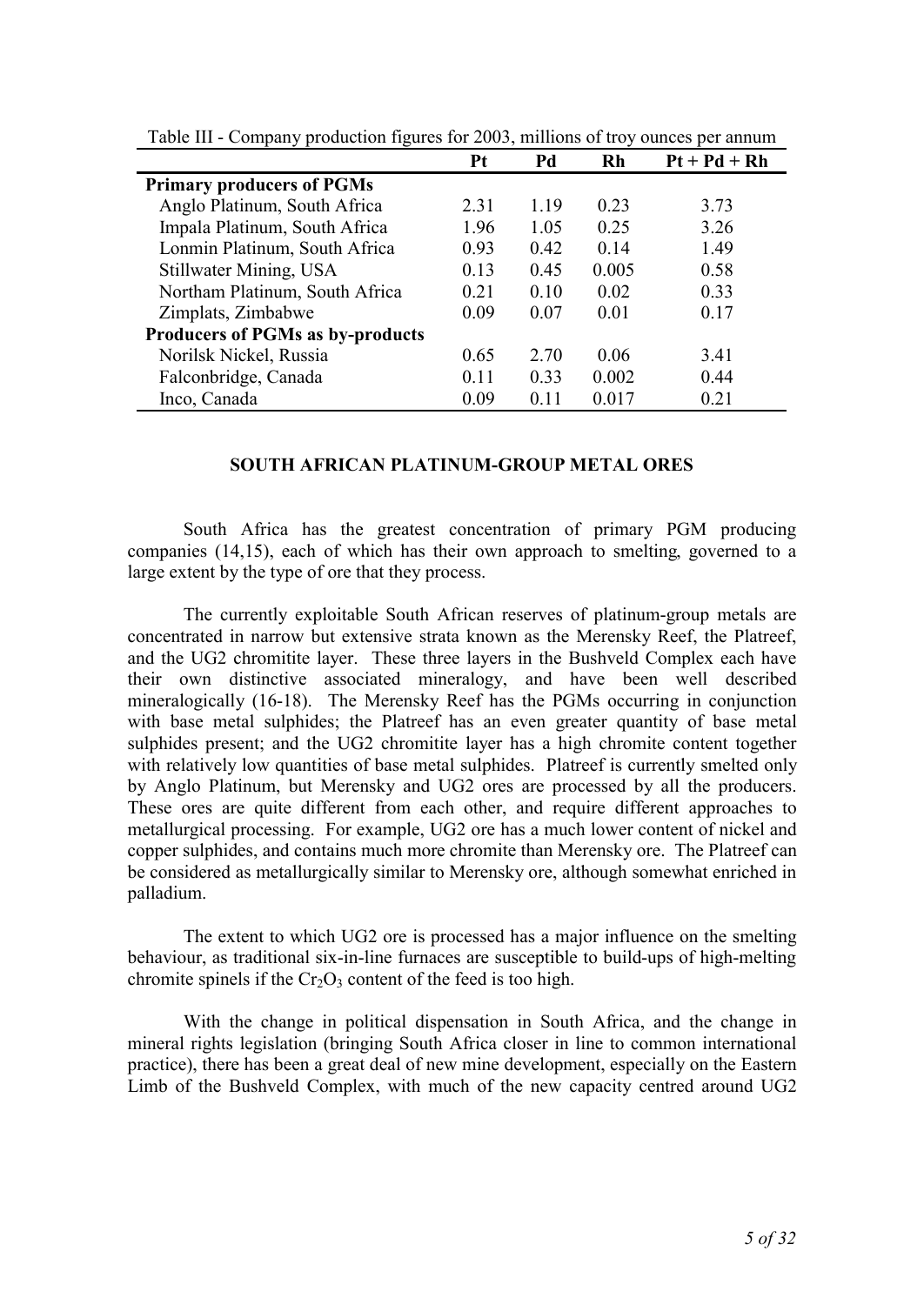ores. Most of these new mines have concentrate offtake agreements with existing smelters and refiners.

Ore from the Merensky Reef contains up to 3% base-metal sulphide minerals, distributed as follows: pyrrhotite (45%), pentlandite (32%), chalcopyrite (16%), and pyrite (2 to 4%). The majority of the PGMs in the Merensky ore are associated with pentlandite, occurring either in pentlandite grains or at the pentlandite-gangue grain boundaries. To a lesser extent, the PGMs are associated with other base-metal sulphides or occur in the form of minerals such as braggite, cooperite, laurite, or ferroplatinum. The major gangue minerals are pyroxene, plagioclase feldspar, and biotite.

The principal constituents of UG2 ore are chromitite (60-90%), orthopyroxene, and plagioclase, together with minor amounts of talc, chlorite, and phlogopite, as well as smaller amounts of base-metal and other sulphides and platinum-group minerals. The base-metal sulphides are predominantly pentlandite, chalcopyrite, pyrrhotite, pyrite, and to a lesser extent millerite. The sulphide grains of UG2 ore are generally finer than those of the Merensky Reef.

Merensky ore contains much more sulphide than does the UG2 ore, and the minerals are found in a silicate substrate, while UG2 ore has a chromite matrix. The  $Cr<sub>2</sub>O<sub>3</sub>$  content of the UG2 ore presents major challenges in processing. In Merensky ores, the ratio of nickel to copper is fairly constant at about 1.7, but the PGM to base metals ratio is not constant (19).

The Merensky and UG2 reefs are situated in close proximity to each other. The UG2 reef lies anywhere between 20 and 330 metres below the Merensky horizon, and varies in thickness between 0.15 to 2.5 metres. Reserves of PGMs plus gold are estimated (20) at 547 million ounces in the Merensky Reef, and more than 1000 million ounces in the UG2 reef. Another estimate (21) says the UG2 reef contains about 800 million ounces of PGMs.

The PGM content of the UG2 reef is comparable with, and sometimes higher than, that of the Merensky Reef. The PGM content in the Merensky Reef ranges between about 4 and 10 g/t, whereas the UG2 reef contains between 4.4 and 10.6 g/t. UG2 ore is by far the richest source of rhodium, which is currently the highest-priced PGM and an important constituent of the catalysts used in motor car exhaust systems. The copper and nickel contents of UG2 ore are generally less than a tenth of those found in the Merensky Reef. The Cr<sub>2</sub>O<sub>3</sub> content of UG2 ore is about  $30\%$ , as opposed to about 0.1% for Merensky ore. The low-grade chromite produced as a by-product during the treatment of UG2 ore is also sold, and there is no reason why it could not be used for the production of ferrochromium (22,23). The high demand for palladium also makes the processing of UG2 concentrates very attractive.

Average grades and current values of the individual precious metals in Merensky, UG2, and Platreef ores are shown in Table IV. Further detail regarding the distributions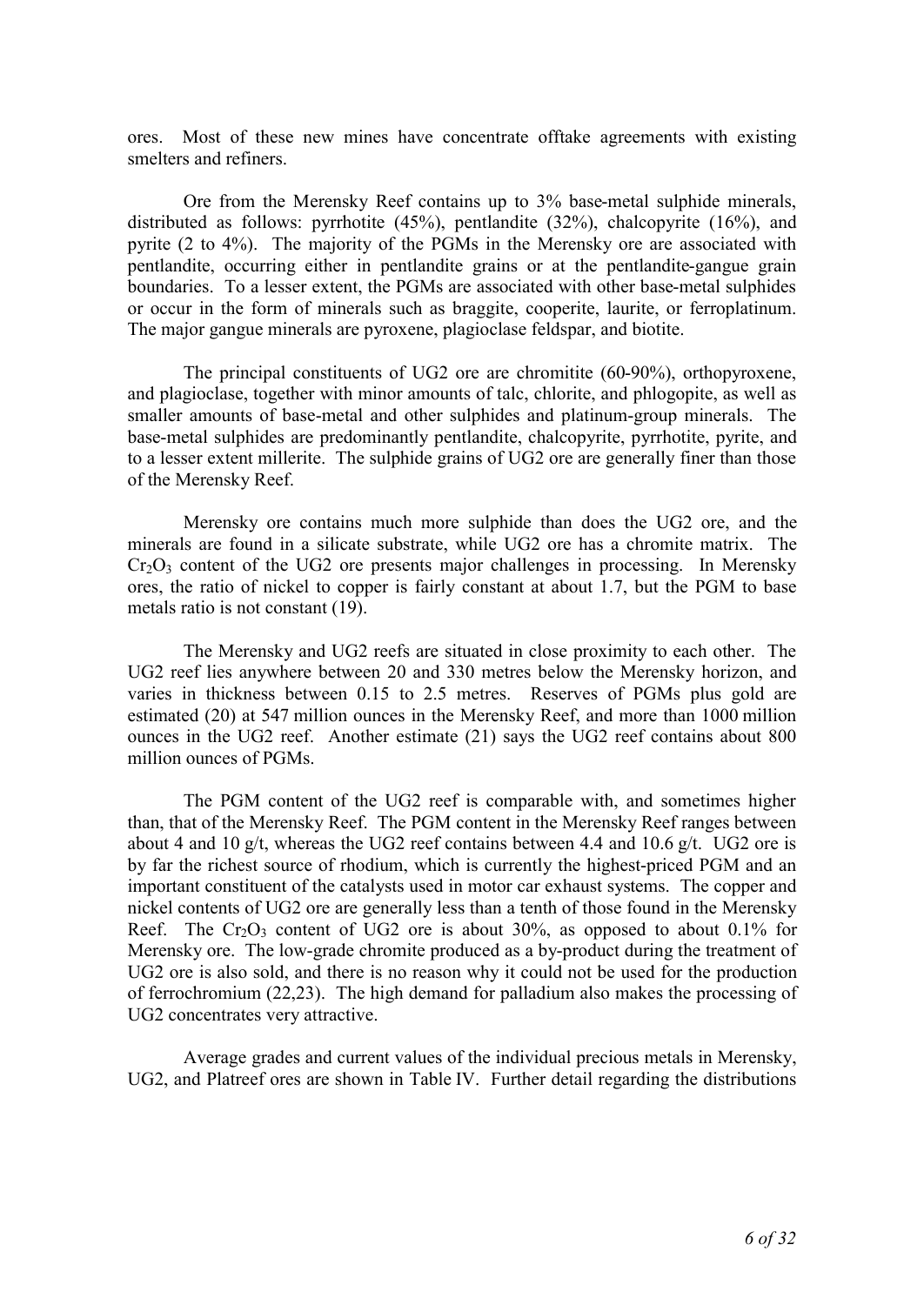of the individual PGMs in various reefs and sectors of the Bushveld Complex is available elsewhere (17). The content and value of base metals in the three ores are shown in Table IV.

|                         | week preceding to $\log_2 2000$ . |                            |                        |                       |                         |                        |                       |                            |                      |                       |
|-------------------------|-----------------------------------|----------------------------|------------------------|-----------------------|-------------------------|------------------------|-----------------------|----------------------------|----------------------|-----------------------|
|                         | Price                             |                            | <b>Merensky</b> ore    |                       |                         | <b>UG2</b> ore         |                       |                            | <b>Platreef ore</b>  |                       |
|                         | $\sqrt{$}$ /0Z                    | g/t                        | $\frac{\pi}{4}$<br>ore | mass<br>$\frac{0}{0}$ | g/t                     | $\frac{\xi}{t}$<br>ore | mass<br>$\frac{0}{0}$ | g/t                        | $\frac{f}{f}$<br>ore | mass<br>$\frac{0}{0}$ |
| <b>Pt</b>               | 875                               | 3.25                       | 91.4                   | 59                    | 2.46                    | 69.2                   | 41                    | 1.26                       | 35.4                 | 42                    |
| Pd                      | 193                               | 1.38                       | 8.6                    | 25                    | 2.04                    | 12.7                   | 34                    | 1.38                       | 8.6                  | 46                    |
| <b>Rh</b>               | 1550                              | 0.17                       | 8.5                    | 3                     | 0.54                    | 26.9                   | 9                     | 0.09                       | 4.5                  | $\mathfrak{Z}$        |
| Ru                      | 67                                | 0.44                       | 0.9                    | 8                     | 0.72                    | 1.6                    | 12                    | 0.12                       | 0.3                  | $\overline{4}$        |
| Ir                      | 155                               | 0.06                       | 0.3                    |                       | 0.11                    | 0.5                    | 1.9                   | 0.02                       | 0.1                  | 0.8                   |
| Os                      | 400                               | 0.04                       | 0.5                    | 0.8                   | 0.10                    | 1.3                    | 1.7                   | 0.02                       | 0.3                  | 0.6                   |
| Au                      | 425                               | 0.18                       | 2.5                    | 3.2                   | 0.02                    | 0.3                    | 0.4                   | 0.10                       | 1.4                  | 3.4                   |
| <b>Total</b><br>PGM+Au  |                                   | 5.5                        | 112.7                  | 100                   | 6.0                     | 112.4                  | 100                   | 3.0                        | 50.5                 | 100                   |
|                         | $\frac{\pi}{4}$                   | $\frac{0}{0}$<br>in<br>ore | $\frac{\pi}{4}$<br>ore | mass<br>$\frac{0}{0}$ | $\frac{0}{0}$<br>in ore | $\frac{\pi}{4}$<br>ore | mass<br>$\frac{0}{0}$ | $\frac{0}{0}$<br>in<br>ore | $\frac{f}{f}$<br>ore | mass<br>$\frac{0}{0}$ |
| <b>Ni</b>               | 17403                             | 0.13                       | 22.6                   | 62                    | 0.07                    | 12.2                   | 80                    | 0.36                       | 62.7                 | 67                    |
| Cu                      | 3300                              | 0.08                       | 2.6                    | 38                    | 0.018                   | 0.6                    | 20                    | 0.18                       | 5.9                  | 33                    |
| <b>Total</b><br>$Ni+Cu$ |                                   | 0.21                       | 25.3                   | 100                   | 0.09                    | 12.8                   | 100                   | 0.54                       | 68.6                 | 100                   |

Table IV - Typical content of precious and base metals in Merensky, UG2, and Platreef ores (16), and their current potential value. Market prices (24) are as of the week preceding 16 May 2005.

It is evident from the data above that Pt, Pd, and Rh make up a remarkably constant 96% of the value of all the precious metals, for all three ore types. In the case of Merensky ore, these three dominant PGMs make up about 80% of the value of all the metals produced (*i.e.* PGMs plus base metals). For UG2 ore, the fraction is closer to 90%. The situation is quite different for Platreef ore, where the contained base metals may be worth even more than the precious metals (if base metals prices are high, as they are at present).

The average grain size of the PGM minerals is about 45  $\mu$ m in Merensky ore, and 15 µm in UG2. In order to liberate the PGM minerals, UG2 concentrate is more finely milled (about 80% less than 75  $\mu$ m) than Merensky concentrate (about 55% less than 75  $\mu$ m) (25). During concentration, the recovery of PGM+Au is around 80 to 87 per cent (25). Typical analyses of the Merensky and UG2 concentrates at Lonmin's Western Platinum Mines have previously been published elsewhere (25-27).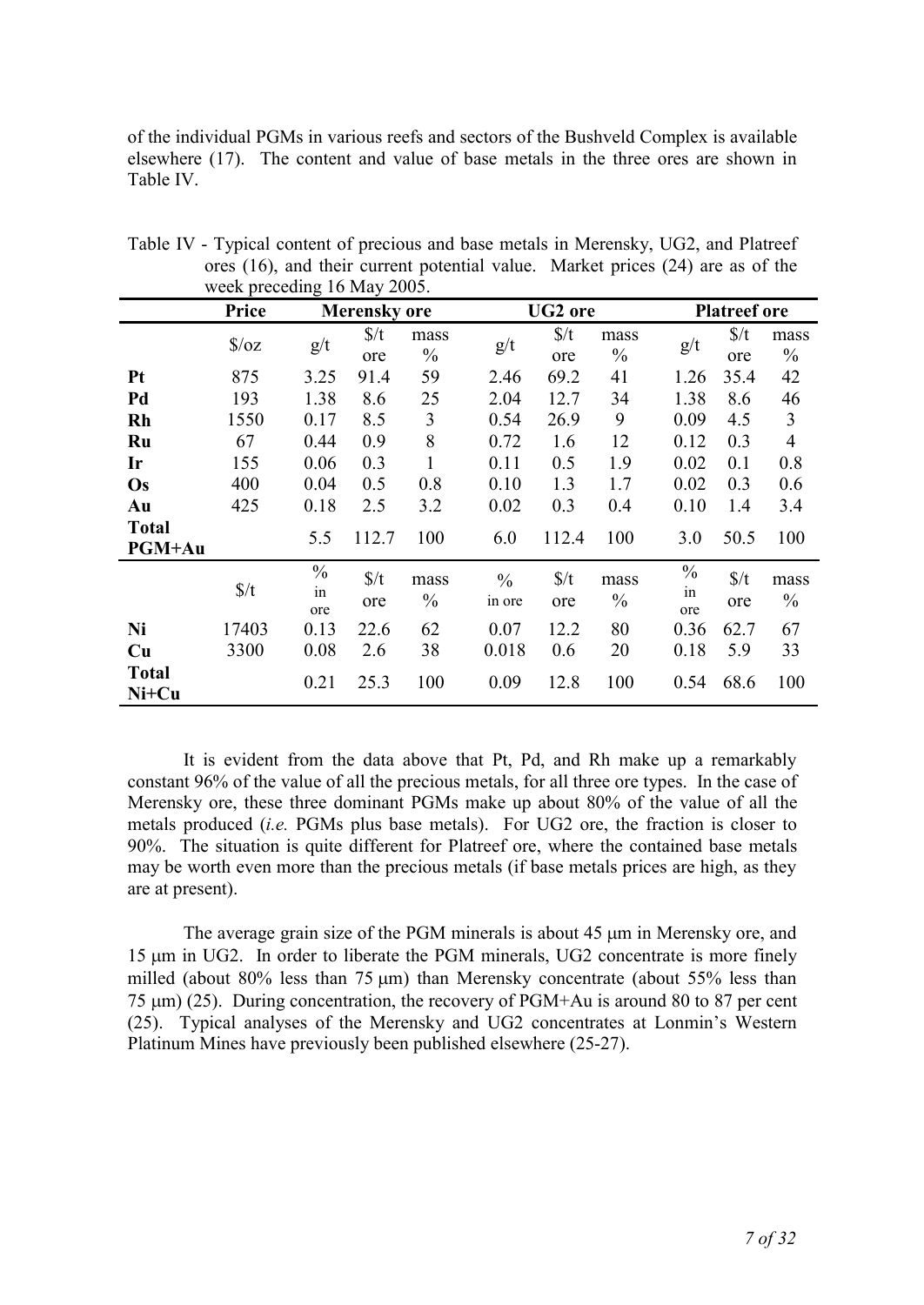From a given quantity of ore, the mass of UG2 concentrate is generally lower (around 1.3% of the feed ore) than that of Merensky concentrate (around 2.5% of the feed ore). Hence, the grades of UG2 concentrates are commonly higher, and the amount of concentrate to be smelted is smaller.

#### **BENEFICIATION PROCESSES**

Each processing step is designed to increase the grade (concentration) of the valuable components of the original ore, by reducing the bulk of the products. The mined ore undergoes comminution, and a gravity concentrate is extracted. The sulphides are concentrated by flotation. The flotation concentrates undergo smelting and converting, to produce a PGM-containing nickel-copper matte. The matte is treated hydrometallurgically to separate the base metals from the precious metals. Finally, the PGM concentrate is refined to separate the individual precious metals into their pure forms. As a rough guide (25), the PGM contents during the various stages are as follows.

| <b>Ore</b>      | $0.0005\%$ (5 g/t)                               |
|-----------------|--------------------------------------------------|
|                 | Flotation concentrate $0.0150\%$ (100 – 400 g/t) |
| Converter matte | $0.20\%$                                         |
| PGM concentrate | $30 - 65\%$                                      |
| Refined metals  | 99.90% for Rh, Ru, Os                            |
|                 | 99.95% for Pt, Pd, Au                            |

During each separation stage of the process, there is an increase in the concentration of PGMs – about 30:1 in the concentrator, about 10:1 in the furnace, about 3:1 in the converter, and about 200:1 in the base-metals refinery.

For South African producers, the approximate distribution of the operating costs for each stage is as follows (28):

Mining: 72% Concentrating: 10% Smelting: 9% Refining: 9%

PGM recovery is typically about 85% in the concentration stage, 95 to 98% in smelting, and 99% in refining. By far the greatest loss of PGMs occurs during crushing, milling, and flotation, and research into these operations could prove very rewarding, as could the development of new processes that remove some of the constraints on the various concentration stages.

## **DESCRIPTION OF THE CONVENTIONAL MATTE-SMELTING PROCESS**

Please note that analyses of concentrate, furnace slag, furnace matte, converter slag, and converter matte have been presented elsewhere (14).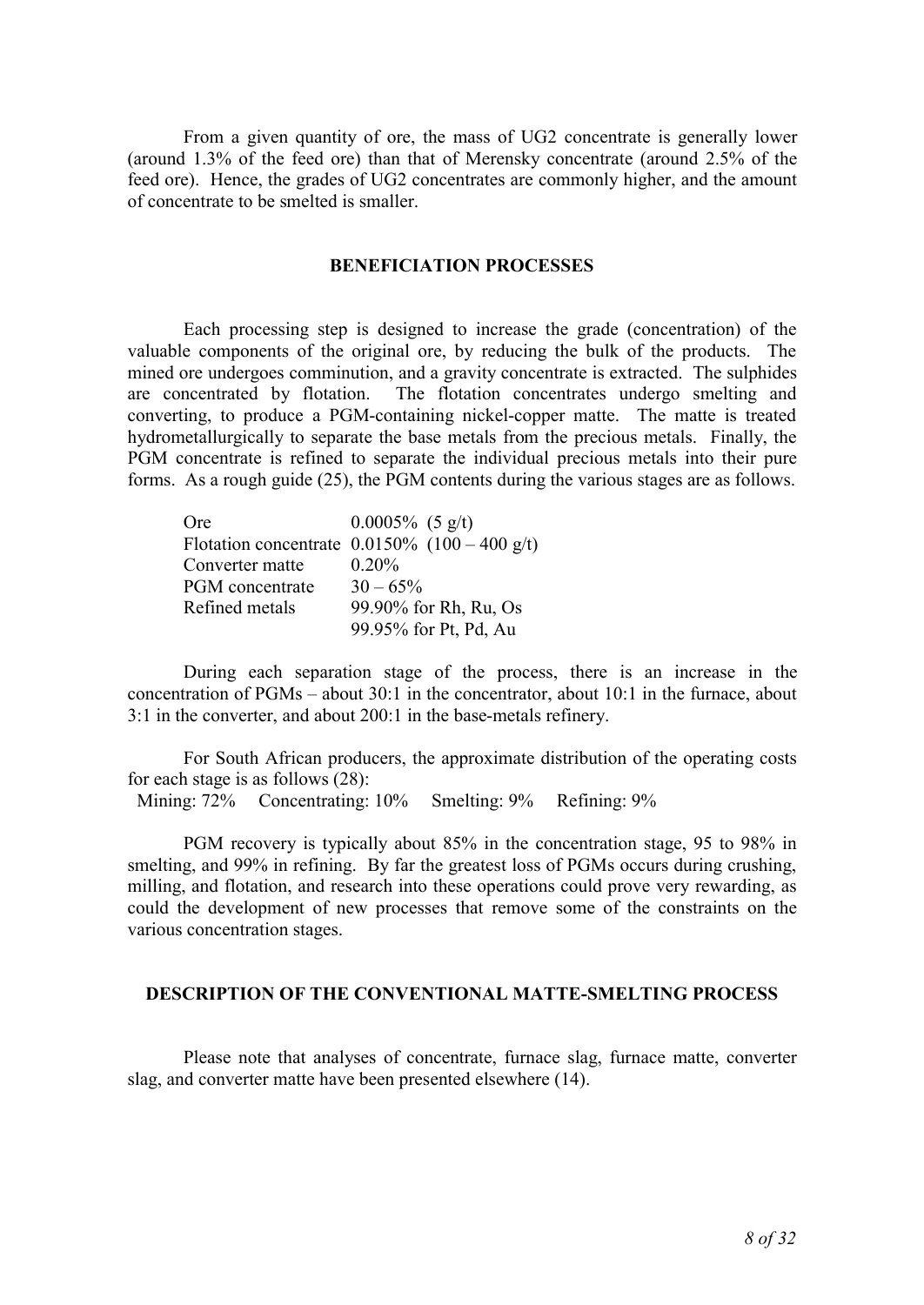# **Concentrate Drying**

The concentrate is dried in a spray drier or flash drier. This reduces the energy requirement for smelting, as well as decreasing the occurrence of 'blowbacks' or explosions in the furnace. The dry concentrate is transferred pneumatically from the drier into the furnace.

## **Smelting**

Smelting is intended to separate the gangue (oxide and silicate) minerals from the sulphide minerals associated with the noble metals. The sulphide minerals form a matte that is treated further; the gangue is discarded as slag. As the concentrate melts, two liquid phases form: a lighter silicate- and iron-rich slag with a relative density around 2.7 to 3.3, and a denser molten matte (rich in nickel and copper sulphides, and other base and precious metals) with a relative density of about 4.8 to 5.3. Prills of molten matte grow in size by coalescing with other prills, then settle out from the slag under the influence of gravity, at a rate which depends on the viscosity of the slag. A flux, often limestone, may be added to reduce the viscosity and liquidus temperature of the slag.

PGM smelting in Southern Africa takes place exclusively in electric furnaces at present. Rectangular six-in-line submerged-arc electric furnaces are the most widely used, although there are also some circular three-electrode furnaces in operation. Smelting typically takes place at temperatures around 1350ºC, although smelting of UG2 concentrates can require temperatures in the region of 1600ºC or higher.

Because of the low concentration of valuable minerals in the concentrate, the furnace is operated at a high slag:matte ratio (between about 4 and 9). These two phases are tapped separately from the furnace (from opposite ends, in the case of a rectangular furnace). In the case of Merensky ore being smelted in a six-in-line furnace, the slag is tapped at temperatures around 1350ºC, and the matte is somewhat cooler, around 1200ºC. The unwanted slag constituents are discarded (usually after being subjected to granulation using a high-flow water stream, milling, and flotation to re-capture any entrained droplets of matte). The furnace matte contains nickel, copper, cobalt, iron, sulphur, and the PGMs. The furnace matte is tapped into ladles and transferred by crane to a converter vessel.

The furnaces are normally operated with a 'black top', *i.e.* with a layer of unsmelted concentrate on top of the molten bath. This limits the amount of radiation from the surface of the bath to the walls and roof of the furnace. In one documented case (19), a 15 cm layer of concentrate covers a 100 cm layer of slag, which in turn covers a 58 cm layer of matte.

The electrical power consumption in the furnace is approximately 600 to 1100 kWh per ton of concentrate, but depends on the nature and grade of the material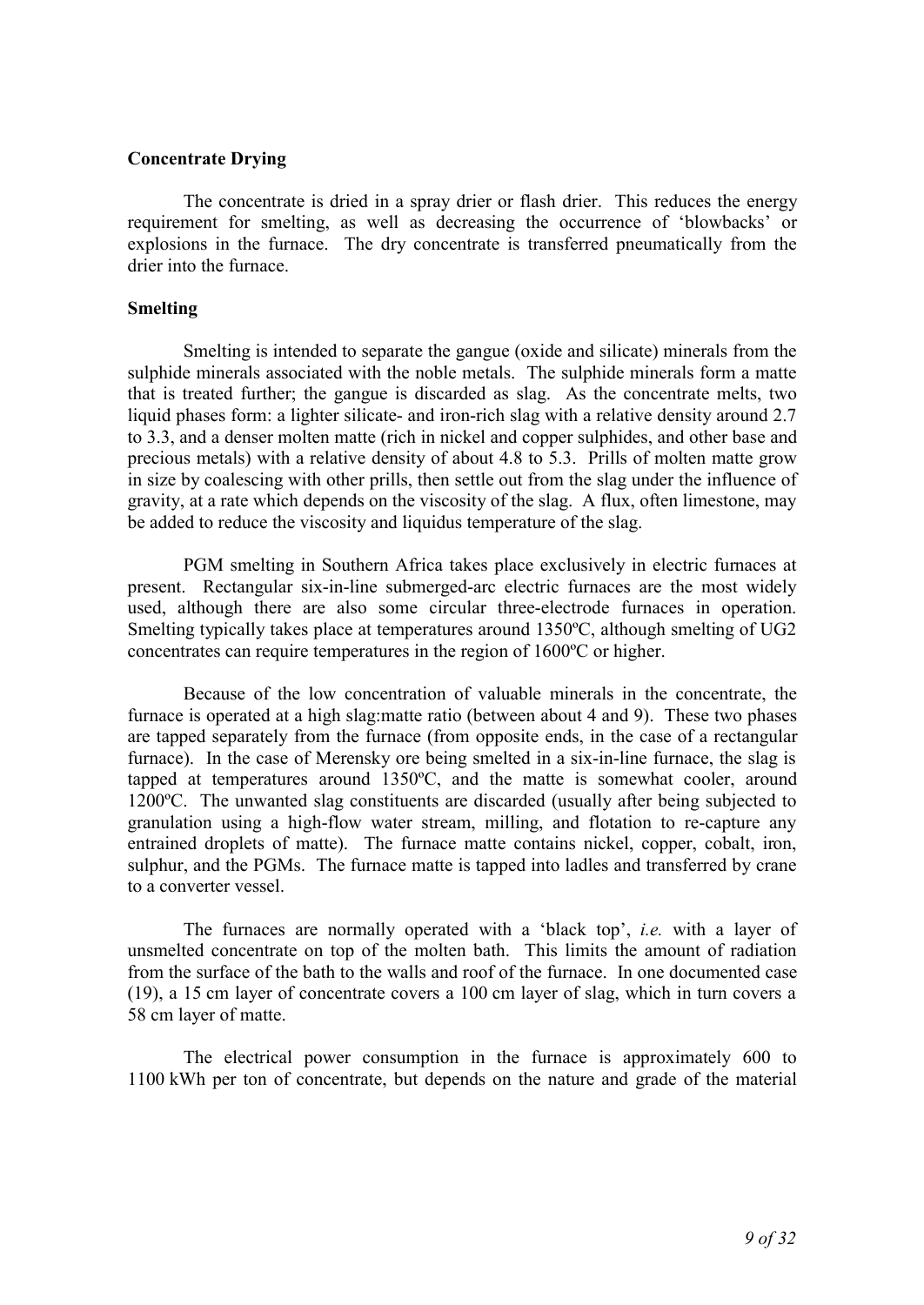being treated, as well as the operating conditions in the furnace. Electrical power typically accounts for approximately 40 per cent of the direct smelting costs (19).

During smelting, some magnetite (and other spinels such as chromite) that is not reduced and fluxed, dissolves in the matte and slag. Magnetite sometimes forms an intermediate viscous zone between the matte and slag layers, causing an increase in entrainment. A build-up of magnetite or other spinels causes a reduction in operational furnace volume. Near the slag-matte interface, the concentration of matte particles in slag is at its highest, as is the concentration of chromium oxide in the slag.

## **Converting**

During the converting process, air is blown into the molten matte, over a period of a few hours, in order to remove much of the iron and sulphur by oxidation (primarily of FeS). The converters most commonly employed are of the Peirce-Smith type; these are of horizontal cylindrical shape with an opening at the top for charging and discharging; tuyeres for blowing are arranged in horizontal rows along the lower back of the vessel; a tilting mechanism allows pouring to take place. Silica sand is added to the converter to flux the iron oxide that is formed by the oxidation of the iron, and to form an iron silicate slag having the approximate composition of fayalite  $(2FeO.SiO<sub>2</sub>)$ , with some dissolved magnetite. Some of the sulphur leaves the system in the gas phase as sulphur dioxide  $(SO<sub>2</sub>)$ . The oxidation reaction is sufficiently exothermic to maintain a temperature around 1250ºC in the converter. The temperature is controlled by adding cold feed or revert materials (spillages, *etc*.) to the converter if it becomes too hot. The converter slag is periodically skimmed off, but the matte is poured out only once it has attained the desired iron content. The required degree of iron and sulphur removal during converting is dictated by the choice of the subsequent refining process. The converter matte is either cast into cast-iron moulds or refractory-lined pits, and crushed, or it can be granulated by pouring it into a very fast-flowing stream of water.

The converter slag requires further treatment, as the vigorously turbulent conditions cause the entrainment of prills of valuable converter matte, and the oxidizing conditions cause some of the valuable base metals (especially cobalt and nickel) to dissolve in the slag in oxide form. Until a few years ago, it was common for the molten converter slag to be returned intermittently to the primary smelting furnace (by ladle to a cast-steel launder projecting slightly into the furnace through the matte-tapping end wall). In other cases the slag is granulated, and subjected to milling and flotation; it is also possible to introduce the slag into a slag-cleaning furnace. Breaking the recycle loop, by not returning the converter slag to the furnace, is rather attractive, as the quantity of PGMs locked up in this loop can represent a large financial investment. It is not uncommon for up to a third of the matte produced in the converters to be returned to the furnace.

A further advantage of breaking the recycle loop is that this reduces the load of chromium to the primary smelting furnace. Some magnetite and chromite spinels form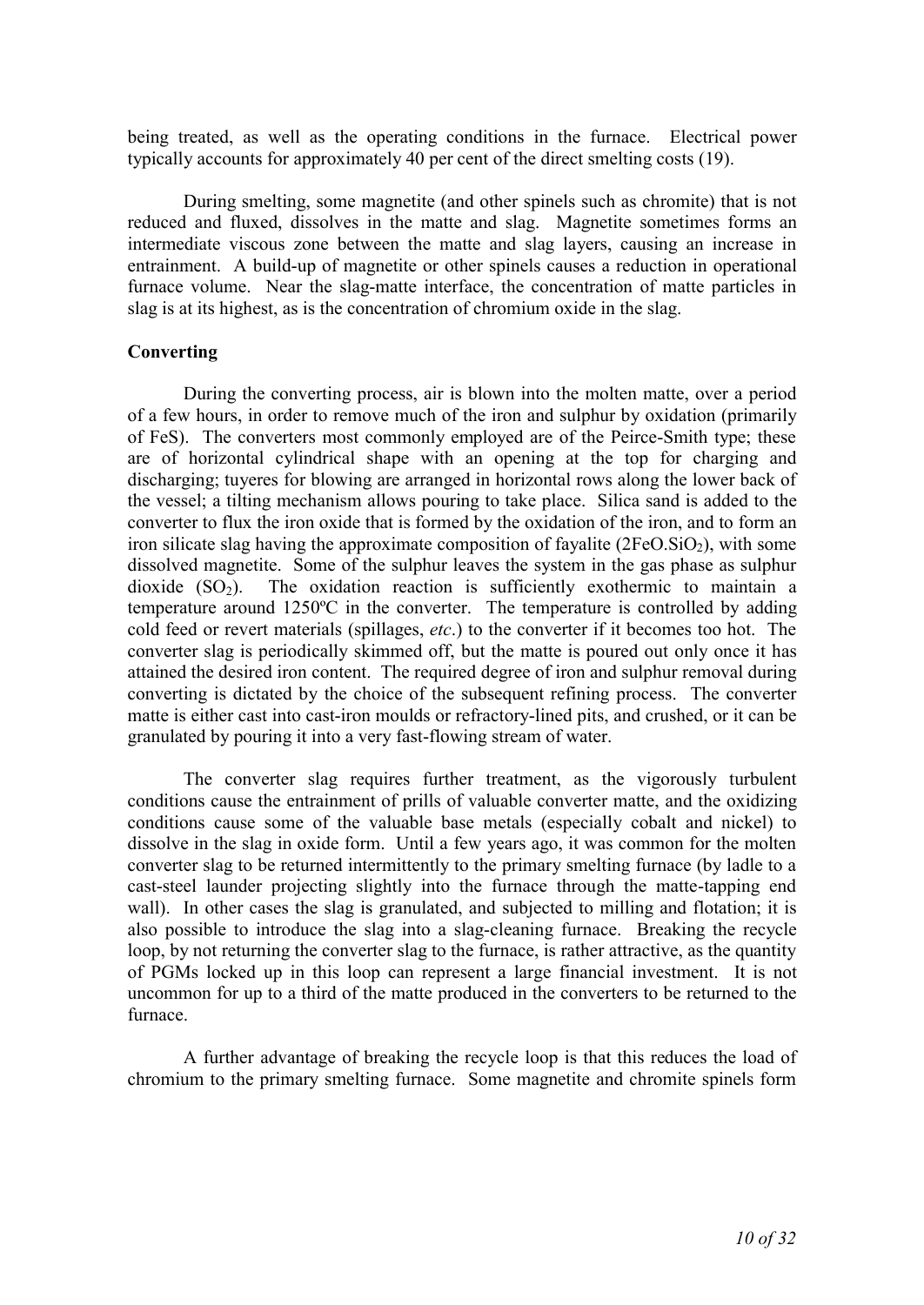in the oxidizing conditions of the converting process. If the converter slag is returned to the furnace, these can settle out and precipitate on the furnace hearth, thus considerably reducing the volume of the furnace over time.

The converter matte (also known as white metal) has a relative density of about 6, and consists primarily of  $Ni_3S_2$ ,  $Cu_2S$ , and FeS, along with small amounts of cobalt and precious metals. The matte also contains small amounts of impurities such as selenium, tellurium, arsenic, lead, tin, antimony, and bismuth.

## **Off-gas handling**

It used to be common practice for furnace exhaust gases to pass through an electrostatic precipitator and then to be discharged to the atmosphere through a tall stack. The  $SO<sub>2</sub>$  in the gas can be used in the production of sulphuric acid, but the low concentration produced from the furnaces, and the intermittent production from the converters makes this challenging.

Of the sulphur entering the smelter, 60 per cent leaves in the converter gases, 20 per cent in the furnace gases, 15 per cent in the converter matte, and 5 per cent in the furnace slag  $(29)$ . The furnace gases have an  $SO<sub>2</sub>$  content of around 0.4 per cent, which is generally considered too low for efficient recovery. The converter gases, for 70 per cent of the blowing time, have an  $SO<sub>2</sub>$  content of more than 4 per cent; the overall variation is typically from 2.5 to 6 per cent. The difficulty in dealing with a gas of such a variable composition is one of the driving forces behind the development of continuous converting processes.

#### **Refining**

The converter matte is usually milled prior to treatment in the base-metal refinery, where the copper and nickel are extracted by a sulphuric-acid leaching route. In most plants, the leach residue makes up the high-grade PGM concentrate that is provided to the precious metals refinery for final separation of the pure precious metals.

# **LIMITATIONS OF THE CONVENTIONAL MATTE-SMELTING PROCESS**

Environmental concerns have focused on the problem of  $SO<sub>2</sub>$  emissions, especially the stray emissions around the mouth of the converter. Even with a large fume hood above the mouth of the converter, fugitive emissions remain a problem. A sulphuric acid plant is probably the most effective means of capturing the sulphur. However, the intermittent nature of converting operations makes this rather challenging.

As increasing amounts of UG2 concentrate are processed (to utilize deposits accessible from existing mines, and to maximize production of rhodium, as well as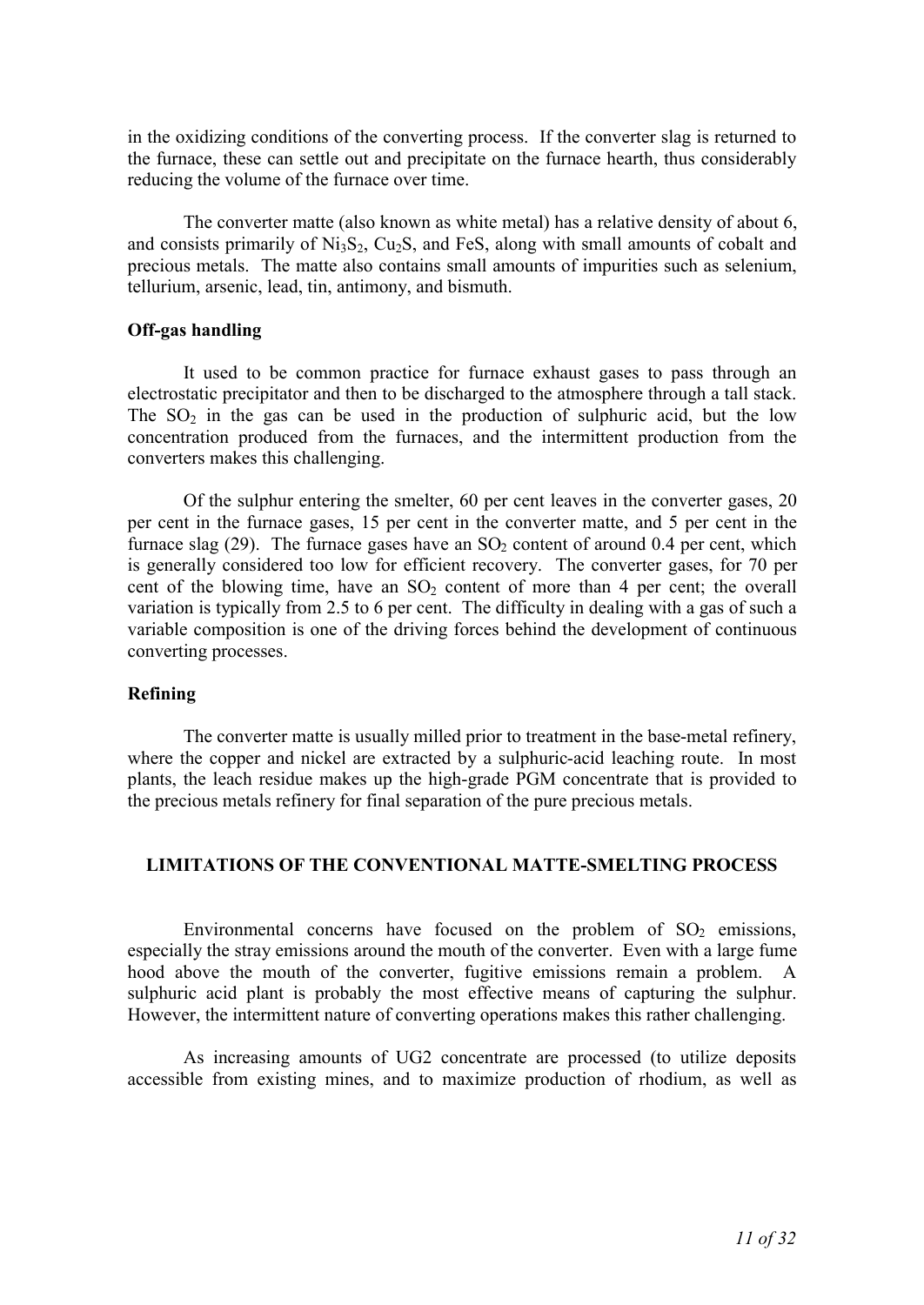platinum), so the quantity of base metal sulphides decreases. The conventional process requires sufficient matte (at least 10% of the mass of the slag) to be present to allow for effective coalescence of droplets and collection of the valuable metals. This causes limits to be placed on the mining of ore such that only material containing more than a specified amount of nickel and copper is acceptable to the process. This limitation can be lifted only if additional collector material is available.

The UG2 concentrates contain significant quantities of chromite, which easily results in the build-up of (highly refractory) chromite spinel layers in the furnace. This affects furnace operation, and the accumulation reduces the working volume of the furnace over a period of time. This can be mitigated to some extent by the addition of some carbon to the furnace, as more reducing conditions allow for greater solubility of chromium oxide in the slag.

The intermittent batch mode of converting is not conducive to good plant operation, and there is a significant move towards the development of continuous converting processes.

Although most current smelters and refineries have PGM recoveries in the region of 95 to 99% each, the recovery from concentrators is only around 85%, and that from mining itself is also relatively low. Clearly, any new processes being developed should be sufficiently flexible to allow greater recoveries in these areas, preferably by removing some of the constraints imposed by present practices.

The long processing times in the refining of PGMs result in a large lockup of precious metals. Sometimes, the value of the PGMs permanently locked up inside process units exceeds the capital cost of the units themselves. The composition of the metal produced in the smelter can make a difference in reducing the length of the processing pipeline in the refinery. This should be taken into account when investigating new processes.

#### **HISTORICAL SMELTING DEVELOPMENTS**

#### **The early days**

Platinum mining on a large scale began around 1926, and, before the 1920s were over, no less than seven mining operations had started in South Africa. The platinum ores were mostly processed by traditional milling and gravity-table concentration. Flotation was used for the first time to produce a sulphide platinum concentrate in 1926, at Potgietersrus (21).

The weakening of the platinum price in the early 1930s led to widespread closures and amalgamations, resulting in the formation of a single dominant company, Rustenburg Platinum Mines, in 1931. By 1936, throughput had expanded to 18 000 tons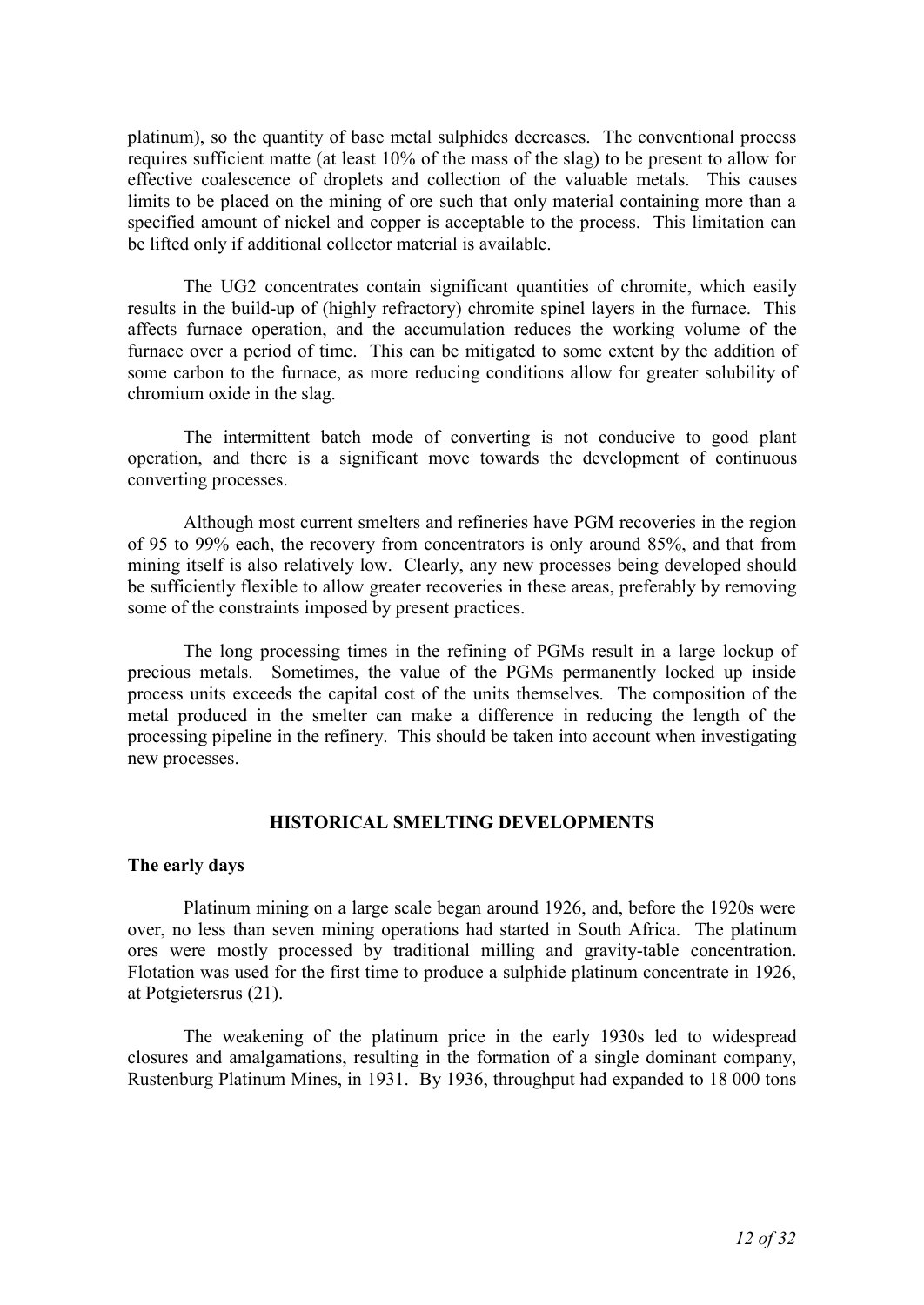of ore per month, and the oxidized ore was nearly exhausted. It became necessary to commission a flotation plant and to install a small blast furnace and converter unit for the production of platinum-rich copper-nickel matte, which would cost less than bulk concentrate to transport to the UK refinery. A second blast furnace was commissioned in 1953. Blast-furnace smelting was labour intensive, and utilised expensive coke. Furthermore, a very large volume of gas was emitted containing between 1 and 2 per cent sulphur dioxide, posing a serious pollution problem.

Interestingly, reverberatory smelting (where the energy is supplied by the flame generated by the combustion of coal, oil, or natural gas, as well as indirect radiation) was never applied to platinum production in South Africa, despite this technology being used quite extensively for copper production. The probable reason for this is the difficulty in achieving the somewhat higher temperatures required for platinum smelting. The slags produced in platinum smelting have liquidus temperatures one or two hundred degrees Celsius higher than those produced in copper smelting.

## **Electric smelting**

Electric smelting was used for the first time in the primary production of platinum, with the commissioning of a 19.5 MVA Elkem rectangular electric furnace (with six in-line submerged electrodes operating in pairs in a three-phase electrical system) at the Rustenburg Section of Rustenburg Platinum Mines in 1969. The furnace was 27.2 m long, 8.0 m wide, and 6.0 m high. The sidewalls of the furnace were externally water cooled. The furnace was lined with magnesite, and utilised firebrick for the roof. Concentrates were pelletized and dried prior to being fed to the furnace.

Electric smelting remains the most prevalent today, with all PGM smelting done this way, with the exception of that carried out at Norilsk Nickel. The furnaces in use today are described further below.

# **Drying**

There has been a significant move away from pelletization, and towards the pneumatic feeding of dried concentrates. The lowering of the amount of moisture introduced into the furnace has lowered the energy requirement of smelting, and has drastically reduced the occurrence of 'blowbacks' or furnace eruptions. This has reduced the quantity of dust emitted from the furnaces, and has significantly improved the safety and cleanliness of the smelting operation.

## **Sidewall cooling**

There has been an increasing move in recent years to higher-intensity furnaces fitted with copper cooling, both for rectangular furnaces (at Anglo Platinum's Polokwane smelter) and circular furnaces (such as those at Lonmin Platinum and Makwiro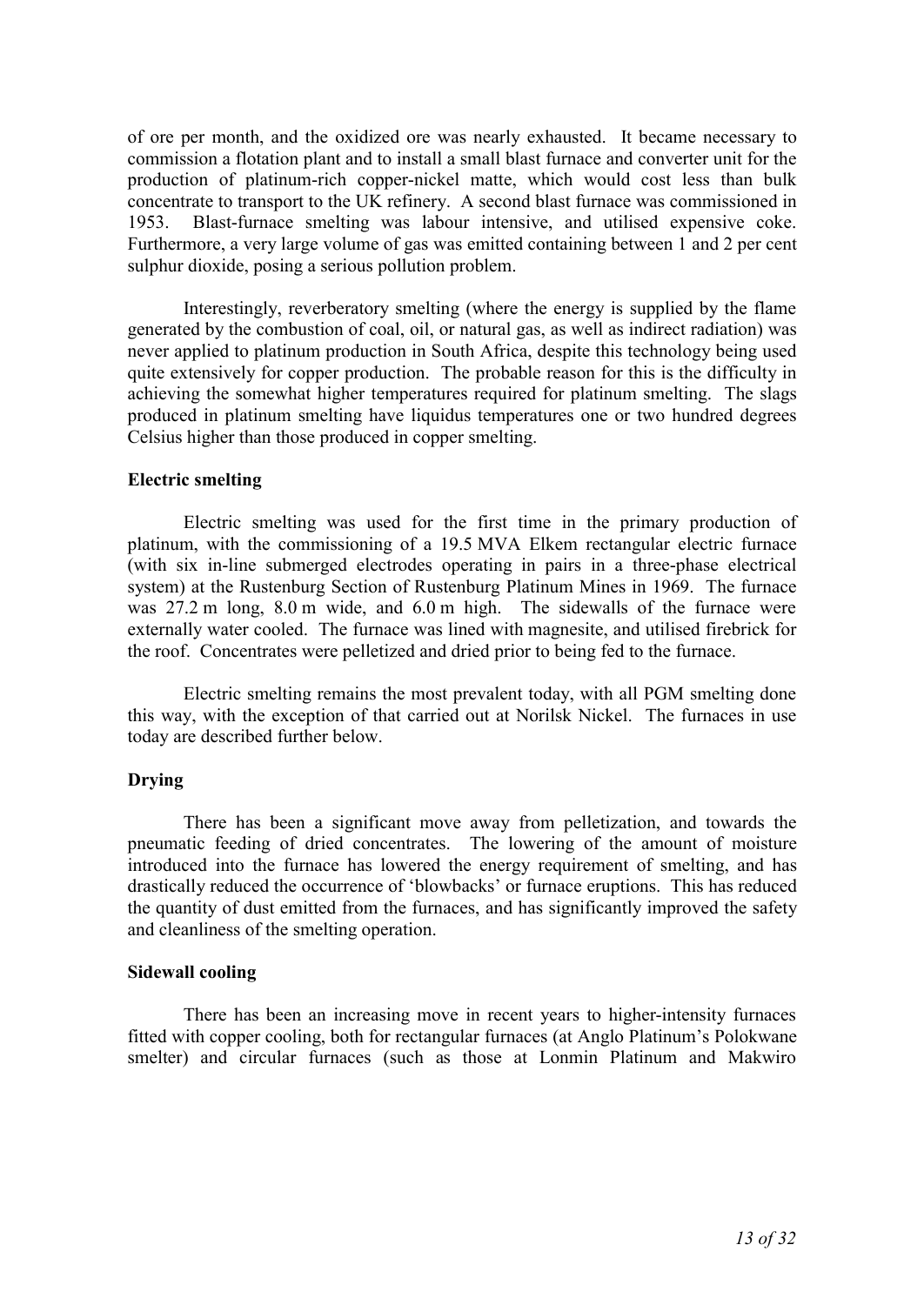Platinum). Containment issues are important, especially at the higher operating temperatures used to cope with increasing chromite contents in the furnace feed.

Hatch copper-finger coolers have been installed in the sidewalls of some furnaces, and this has improved the integrity of the furnace linings. More recently, waffle coolers have been used on the newer higher-intensity furnaces. Although copper cooling has allowed the use of higher power fluxes in furnaces, it has brought with it new challenges of its own in terms of localised copper wear resulting from gaseous attack and possible electrochemical effects.

#### **UG2**

Although the UG2 chromitite horizon was identified as containing PGMs in the 1920s, it took many years for this reef to be exploited. Traditionally, the grades were regarded as lower than those of the Merensky Reef, but more recent developments have shown that in many areas the PGM values are higher than in the Merensky Reef.

A blend of Merensky and UG2 concentrates has been processed since the late 1970s. During the 1980s, Mintek developed a process for the treatment of UG2 concentrates without the requirement for blending. Testwork (30) showed that a UG2 concentrate could be produced having a PGM grade around 430 g/t, at a recovery of 87 per cent. This was achieved with a mass pull (*i.e.* concentrate to ore ratio) of about 1 per cent, and a  $Cr_2O_3$  content of 2.9 per cent. Even higher grades (more than 1000 g/t) could be achieved at even higher recoveries (more than 90 per cent), if the constraint on the  $Cr_2O_3$  content was relaxed (to between 4 and 10 per cent).

The higher concentrations of MgO,  $SiO<sub>2</sub>$ , and  $Al<sub>2</sub>O<sub>3</sub>$  in the UG2 concentrate require a higher smelting temperature. The  $Cr_2O_3$  content of UG2 concentrate is typically seven to ten times that of Merensky concentrate, and if allowed to deposit in the furnace hearth, would rapidly build up and reduce the volume of the furnace. Depending on the individual process, UG2 smelting may have a higher energy requirement per ton of concentrate. For example, pilot tests (26,27) demonstrated the smelting of Merensky concentrate at 1350ºC and 896 kWh/t, and UG2 concentrate at 1470ºC and 1088 kWh/t. However, because UG2 concentrates have a higher concentration of PGMs, as a result of the small quantities of sulphide minerals in the ore, they actually require significantly less energy per mass of PGMs produced. (In addition, the chromite content of UG2 ore is potentially saleable, after recovery of the PGMs, and the removal of gangue.)

Pilot-scale tests (26,27) have shown that adequate coalescence of matte prills can be obtained by the use of a higher smelting temperature, and higher power flux  $(kW/m<sup>2</sup>)$ of furnace hearth area) to increase mixing in the bath. The pilot tests led to the adoption of circular electric furnaces with three graphite electrodes for UG2 smelting, as this configuration can better withstand the higher temperature and power flux required. The slag from this operation has a PGM content too high (2.5 to 3.5 g/t) to be discarded, so it is granulated and returned to the flotation circuit for the recovery of the PGMs. Lime or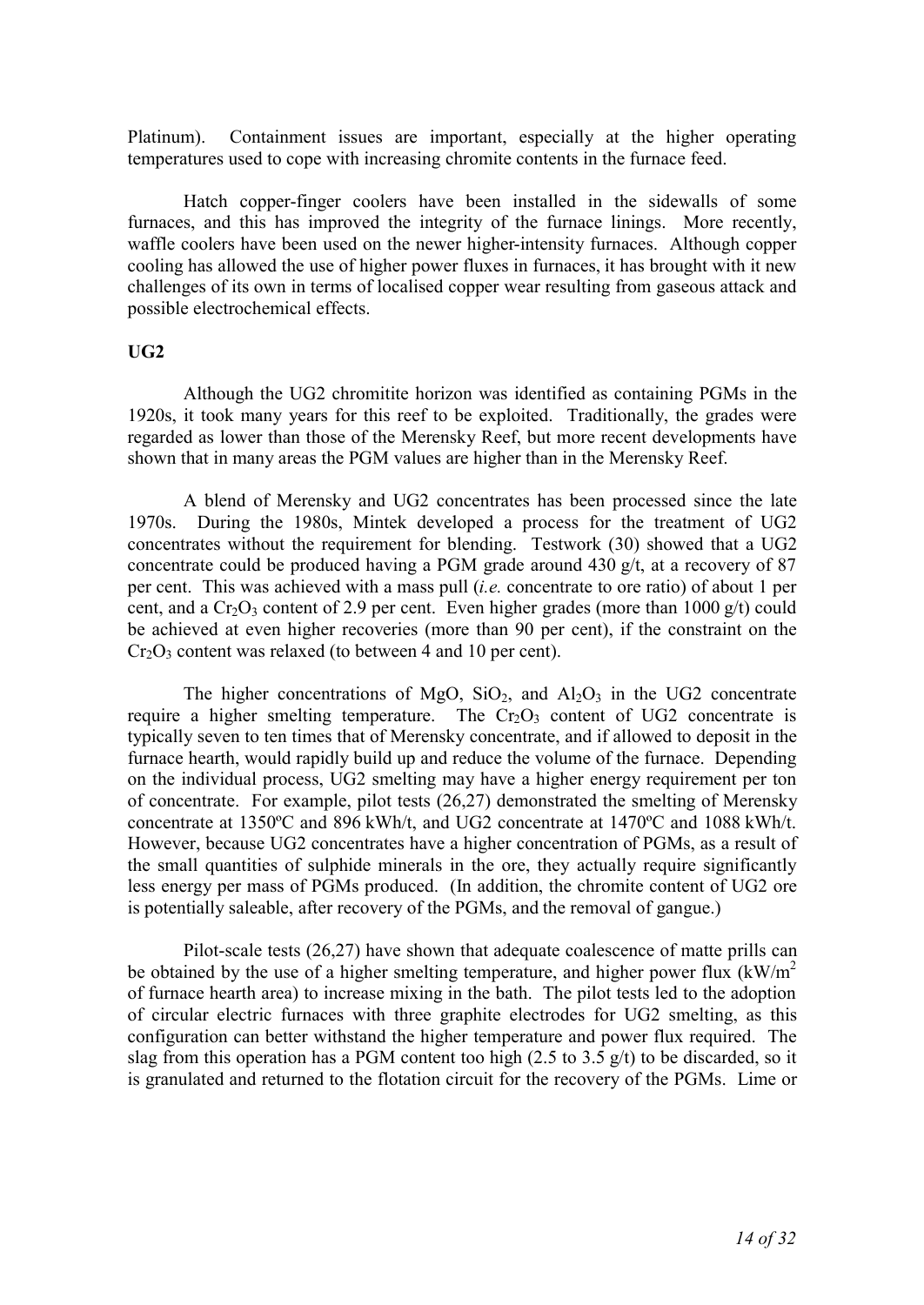limestone is sometimes used as a flux, to improve the compatibility of the slag with the basic refractory lining.

## **Recycling or cleaning of converter slag**

The chromite problem is seen as increasingly important as the amount of  $UG_2$  ore being mined continues to grow faster than the amount of Merensky ore. A recent trend is the breaking of the traditional recycle of converter slag to the primary smelting furnace. The converter slag can be treated either in a slag-cleaning furnace (as practised by Anglo Platinum) or by subsequent milling and flotation.

## **Continuous converting**

Continuous converting has been investigated by a number of platinum producers. This is seen as a way to improve environmental issues, and to de-bottleneck those plants where the converters are the limitation to increased production. The steady stream of SO<sup>2</sup> generated during continuous converting is suitable for sulphuric acid production.

## **SO2 emissions**

Various techniques have been used in the attempt to reduce  $SO<sub>2</sub>$  emissions from smelters, with different degrees of success. These are discussed further in the sections detailing the individual smelters.

## **NEW PROCESSES UNDER DEVELOPMENT**

# **ConRoast**

Matte smelting has been in use for the production of PGMs for many decades, but new PGM smelting processes continue to emerge. An alternative PGM smelting process has recently been developed using alloy smelting in a DC arc furnace (31,32). This process has been implemented on a large-scale continuous demonstration basis (32). The ConRoast process eliminates many of the traditional constraints on feed composition and also has environmental advantages in the control of  $SO<sub>2</sub>$  emissions.

The ConRoast process, jointly developed between Mintek and Falconbridge, is a significant departure from sulphide matte smelting, in that it collects PGMs in an ironrich alloy in a DC arc furnace. Sulphide ore concentrates are dead-roasted in a fluidized bed prior to the smelting step. This enables a continuous high-strength  $SO_2$ -containing gas to be captured from a single enclosed vessel, and avoids the presence of sulphur from that point onward in the process.

The DC arc furnace attains the correct balance of high temperature and reducing conditions to achieve very high recoveries of PGMs without suffering a spinel build-up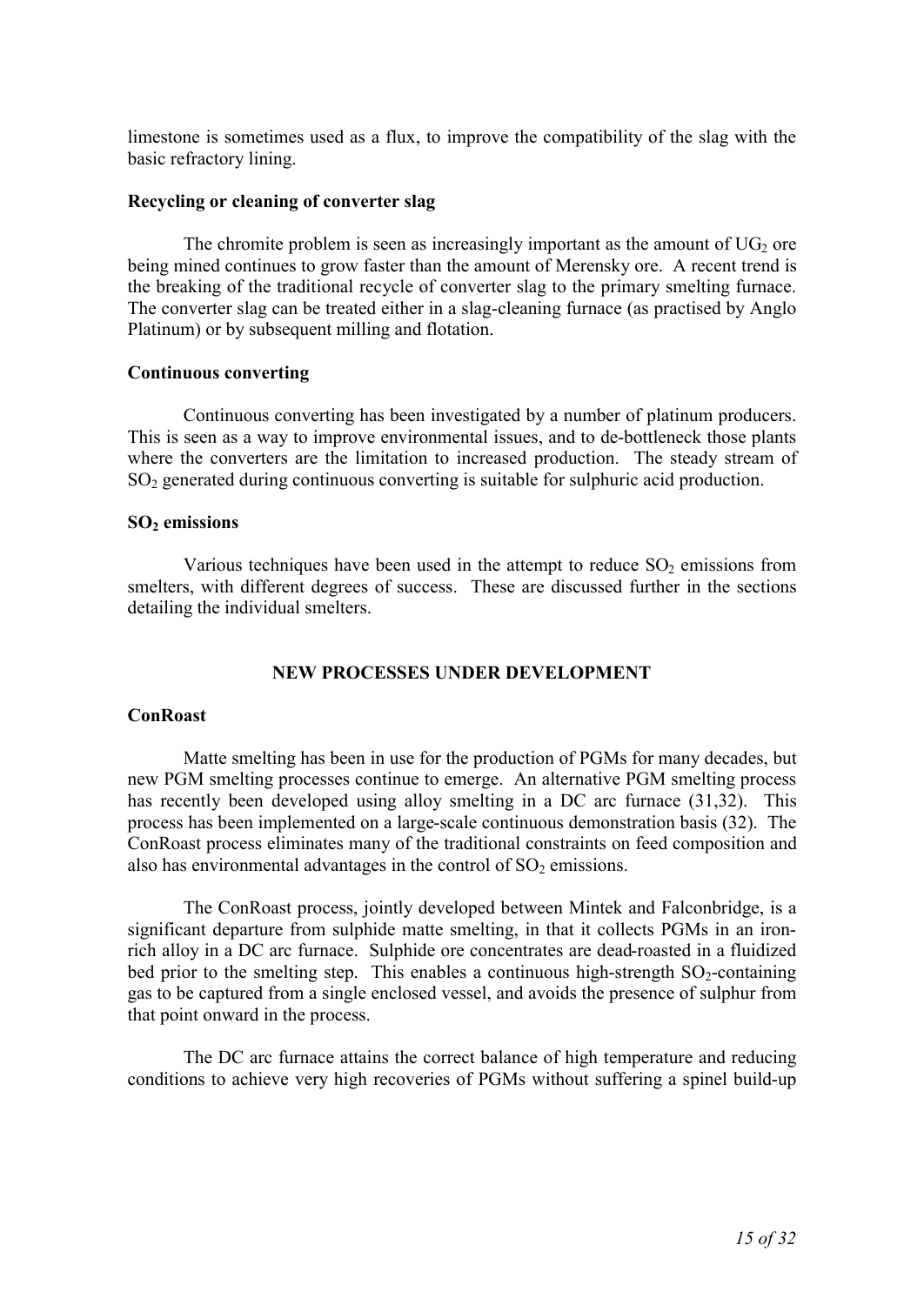in the furnace. The similarity of the alloy and slag liquidus temperatures greatly simplifies the problem of containment of the high-temperature molten phases in the furnace.

A long-term large-scale demonstration of the DC arc furnace for PGM smelting has been underway at Mintek since 2004, and the recovery of PGMs has been demonstrated very successfully on over six thousand tons of low-sulphur high-chromium revert tailings to date, at a throughput of approximately one thousand tons per month (32).

# **SOUTHERN AFRICAN PLATINUM SMELTER DATA**

Production data and equipment and processing details for the Southern African platinumgroup-metal smelters (and some others for comparison) are given in Tables V to X.

| <b>Smelter</b>                                   | Location                             | Year                       | PGMs,<br>Moz/a | Ni,<br>kt/a | Cu,<br>kt/a |
|--------------------------------------------------|--------------------------------------|----------------------------|----------------|-------------|-------------|
| Anglo – Waterval                                 | Rustenburg, South Africa             | 1926                       | 4.162          | 22.1        | 12.9        |
| Anglo – Mortimer                                 | Swartklip, South Africa              | 1973                       | (0.754)        | (2.6)       | (1.5)       |
| Anglo – Polokwane                                | Polokwane, South Africa              | 2003                       |                |             |             |
| <b>Impala Platinum</b>                           | Rustenburg, South Africa             | 1969                       | 3.725          | 16.4        | 8.7         |
| <b>Lonmin Platinum</b>                           | Marikana, South Africa               | 1971                       | 1.758          | 3.18        | 2.12        |
| <b>Northam Platinum</b>                          | Northam, South Africa                | 1992                       | 0.385          | 1.51        | 0.86        |
| <b>Makwiro Platinum</b>                          | Selous, Zimbabwe                     | 1997                       | 0.187          | 1.63        | 1.0         |
| <b>Stillwater Mining</b>                         | Columbus, Montana, USA               | 1990                       | 0.599          | 0.75        | 0.5         |
| <b>Norilsk Nickel –</b><br><b>Nickel Smelter</b> | Taimyr Peninsula,<br>Siberia, Russia | Early<br>1940 <sub>s</sub> | 3.410          | 239         | 451         |
| Norilsk Nickel-                                  | Taimyr Peninsula,                    | Early                      |                |             |             |
| <b>Nadezhda Smelter</b>                          | Siberia, Russia                      | 1980s                      |                |             |             |
| <b>Norilsk Nickel-</b>                           | Taimyr Peninsula,                    |                            |                |             |             |
| <b>Copper Smelter</b>                            | Siberia, Russia                      |                            |                |             |             |

Table V – Smelter location, year of first production, and annual production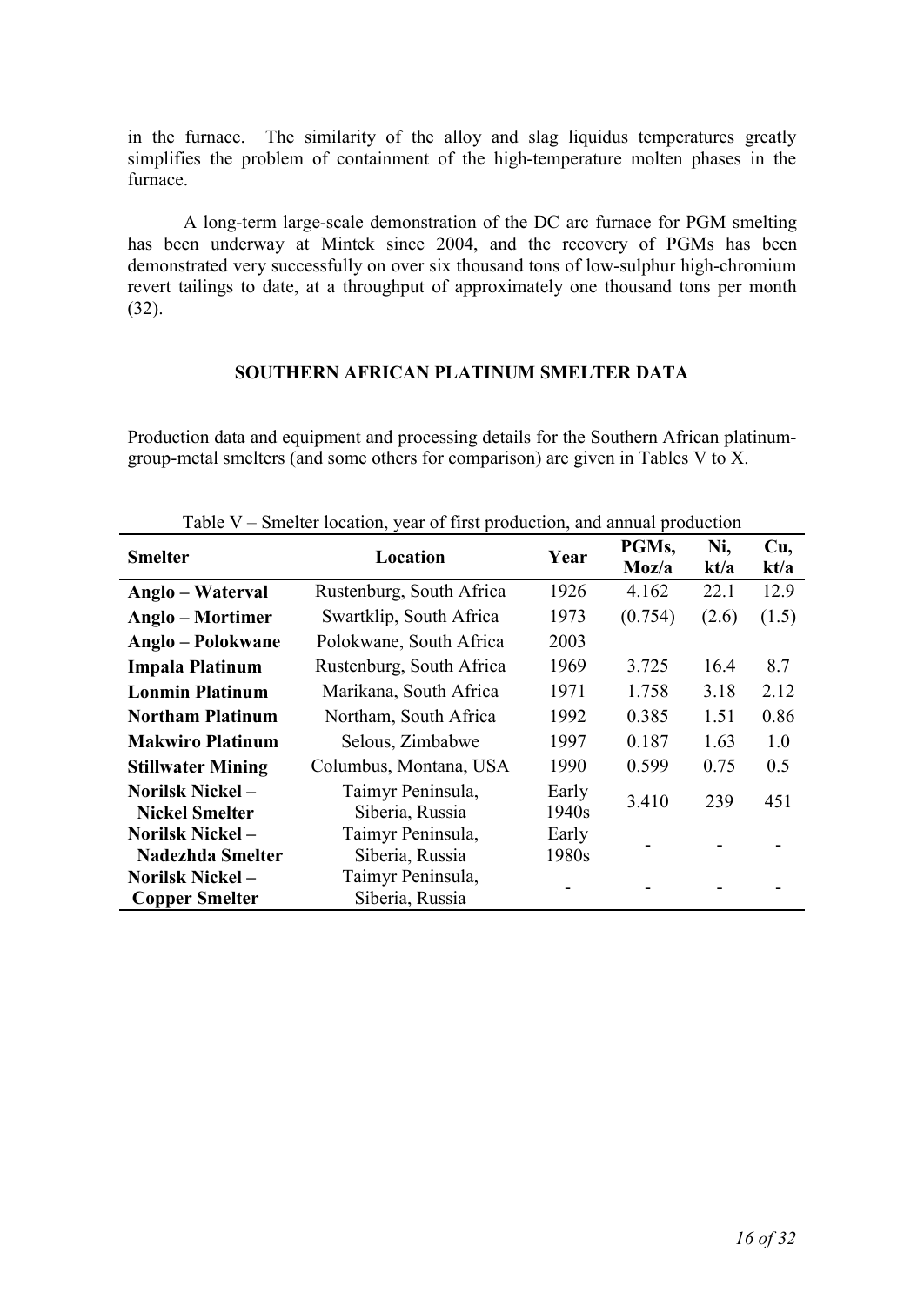| Smelter            | Year                               | Furnace type                                                                       | Power                             | kW/m <sup>2</sup> | Power flux, Dimensions, m diameter,          | Electrode       | Cooling system                                             | Concentrate smelting<br>rate, t/h |
|--------------------|------------------------------------|------------------------------------------------------------------------------------|-----------------------------------|-------------------|----------------------------------------------|-----------------|------------------------------------------------------------|-----------------------------------|
|                    |                                    |                                                                                    |                                   |                   |                                              | Ē               |                                                            |                                   |
| Anglo - Waterval   | 1990s                              | Six-in-line rectangular (Hatch)                                                    | 34 MW (39 MVA)                    | 8                 | $25.8 \times 8.0$                            | $\frac{8}{100}$ | Copper finger / plate coolers 71 (total for both furnaces) |                                   |
|                    | 1990s                              | Six-in-line rectangular (Hatch)                                                    | 54 MW (39 MVA)                    | 165               | 25.8 x 8.0                                   | $\geq$          | Copper finger / plate coolers                              | (see line above)                  |
|                    | 2003                               | Three-electrode AC circular slag cleaning                                          | 28 MVA                            |                   |                                              | 1200            | Copper coolers                                             |                                   |
| Anglo-Mortimer     | 1973                               | Six-in-line rectangular                                                            | <b>NAJN S61</b>                   | $\bar{=}$         | 25.3 x 7.0                                   | 1250            | Forced air-cooled                                          | 晑                                 |
| Anglo-Polokwane    | 2003                               |                                                                                    | MW (168 MVA)<br>8                 | 250               | 28.7 x 9.6                                   | 1600            | Copper waffle coolers                                      | 87 capacity                       |
| Impala Platinum    | 2001 (#3)                          | Six-in-line rectangular<br>Six-in-line rectangular<br>Six-in-line rectangular      | 38 MW                             | 80                | 25.9 x 8.2                                   | 1140            | Copper plate coolers                                       | 92 (total for both furnaces)      |
|                    | (\$8) 7661                         |                                                                                    | 35 MW                             | 30                | 25.9 x 8.2                                   | $\frac{3}{2}$   | Copper plate coolers                                       | (see line above)                  |
|                    | (44) 479                           | Six-in-line rectangular                                                            | 15 MW                             |                   |                                              |                 |                                                            |                                   |
|                    | mothballed<br>1972 (#2)<br>dormant | Six-in-line rectangular                                                            | 7.5 MW                            |                   |                                              |                 |                                                            |                                   |
| Lonmin Platinum    | 2002                               | Three-electrode AC circular (Hatch)                                                | 28 MW (60 MVA)                    | 320               | I (diameter)                                 | 导               | Copper waffle coolers                                      | 黑                                 |
|                    | mothballed<br>1991                 | Three-electrode AC circular (Pyromet x 3)                                          | 5 MVA (three)                     | 235               | 5.2 (LD.)                                    | g               | Falling film                                               |                                   |
|                    | mothballed<br>1991                 | Six-in-line rectangular (Barnes-Birlec, Merensky)                                  | I25 MVA                           | 120               | $18.2 \times 5.3$                            | g               |                                                            |                                   |
| Northam Platinum   | 1992                               | Six-in-line rectangular (Davy)                                                     | <b>IS MW (16.5 MVA)</b>           | ŝ,                | 25.9 x 8.7 x 5.6                             | $\frac{8}{2}$   | ğ                                                          | Ξ                                 |
| Makwiro Platinum   | 1997 (2002)                        | Three-electrode AC circular (Elkem/Hatch)                                          | 12.5 MW (9-10 MW)<br>$(13.5$ MVA) | S,                | (2(0.0.1)                                    | 1200            | Copper plate coolers                                       | Ξ                                 |
| Stillwater Mining  | 1999                               | Three-in-line rectangular (Hatch)                                                  | 5.0 MW (5.3 MVA)                  | 50                | 9 x 5                                        | 2015            | Copper plate coolers                                       | R                                 |
|                    | mothballed<br>1990                 | Three-in-line rectangular (Lectromelt)                                             | 1.5 MW (1.68 MVA)                 | 150               | $7.5 \times 2.6$                             | 翯               | Copper finger coolers                                      |                                   |
| Norilsk-Nickel     | Early 1940s                        | 5 x six-in-line furnaces (3 working, 1 standby, 1 repair)                          | 75 MW (normally 45 MW             |                   |                                              |                 |                                                            |                                   |
|                    |                                    | electric furnaces (for converter slag)<br>working, 1 standby)<br>2 x slag-cleaning | 20 MW                             |                   |                                              |                 |                                                            |                                   |
|                    | ı                                  | 6 x electric anode furnaces (3 graphite electrodes)<br>reduction by coal           |                                   |                   | 20 t capacity                                | 1500            |                                                            |                                   |
| Norilsk - Nadezhda | Early 1980s                        | 2 x Outokumpu flash                                                                |                                   |                   | 245 m <sup>2</sup> hearth                    |                 |                                                            | 135-180 each                      |
|                    |                                    | 1 x Vanyukov                                                                       |                                   |                   |                                              |                 |                                                            |                                   |
|                    |                                    | 4 x 3-electrode slag-cleaning furnaces                                             | 18 MW cach (normally 8-11 MW)     |                   |                                              |                 |                                                            |                                   |
|                    |                                    | 1 x slag-cleaning rotating vessel                                                  |                                   |                   |                                              |                 |                                                            |                                   |
|                    |                                    | 4 x rotating anode furnaces                                                        |                                   |                   |                                              |                 |                                                            |                                   |
| Norilsk - Copper   |                                    | 2 x Vanyuloov<br>1 x Vanyukov                                                      |                                   |                   | 5.6 x 2.3 hearth<br>20 m <sup>2</sup> hearth |                 |                                                            |                                   |
|                    |                                    | Reverb                                                                             |                                   |                   | 250 m <sup>2</sup> hearth                    |                 |                                                            |                                   |
|                    |                                    | Reverb                                                                             |                                   |                   | 92 m <sup>2</sup> hearth                     |                 |                                                            |                                   |
|                    |                                    | 4 x Reverb anode furnaces (green poles for reduction)                              |                                   |                   |                                              |                 |                                                            |                                   |

# Table VI – PGM Furnace information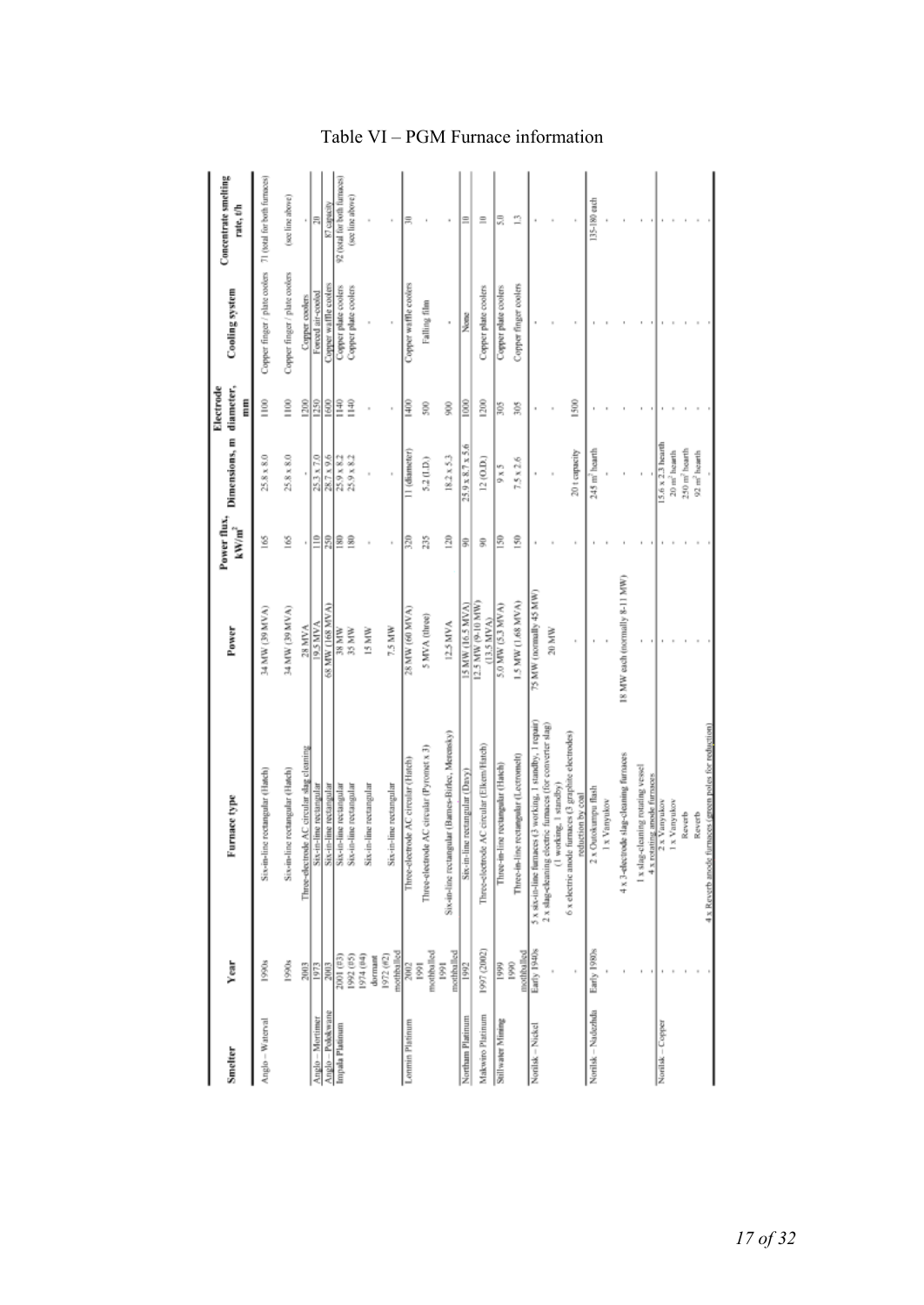| $10010 + 11$                 |                                   | I OM I WHERE OPERATON INFORMATION                 |                                                       |                                               |                          |
|------------------------------|-----------------------------------|---------------------------------------------------|-------------------------------------------------------|-----------------------------------------------|--------------------------|
| Furnace                      | <b>PGM</b><br>Conc.<br>grade, g/t | Energy<br>consumption,<br>kWh/t of<br>concentrate | <b>Slag</b><br>Tapping<br>Temperature,<br>$\rm ^{o}C$ | Matte<br><b>Tapping</b><br>Temperature,<br>°C | Matte<br>Fall *,<br>$\%$ |
| Anglo Waterval #1            | 150                               | 700                                               | 1550                                                  |                                               | 22                       |
| Anglo Waterval #2            | 150                               | 700                                               | 1550                                                  |                                               | 22                       |
| Anglo Waterval Slag cleaning |                                   |                                                   |                                                       |                                               |                          |
| Anglo Mortimer               | 145                               | 820-850                                           | 1650                                                  | 1550                                          | 15                       |
| Anglo Polokwane              | 150-200                           | 800-850                                           | 1600                                                  | 1550                                          | 15                       |
| Impala #3                    | 130                               | 680                                               | 1460                                                  | 1300                                          | 12                       |
| Impala #5                    | 130                               | 680                                               | 1460                                                  | 1300                                          | 12                       |
| Lonmin# $1$                  | 300-350                           | 850                                               | 1600-1650                                             | 1500-1550                                     | 14                       |
| Lonmin – Pyromet $(3)$       |                                   | 880                                               |                                                       |                                               |                          |
| Lonmin – Barnes-Birlec       |                                   | 1270                                              |                                                       |                                               |                          |
| Northam                      | 130                               | 1044                                              | 1485                                                  | 1385                                          | 18                       |
| Makwiro                      | 75                                | 750-850                                           | 1580                                                  | 1420                                          | 12                       |
| Stillwater - 5 MW            | 600-1200                          | 850-950                                           | 1500-1550                                             | 1150-1250                                     | 14-25                    |
| Stillwater - 1.5 MW          |                                   | 900-1000                                          |                                                       |                                               |                          |

Table VII – PGM Furnace operation information

\* Matte fall is the mass of matte produced relative to the mass of the original concentrate feed.

| <b>Smelter</b>                  | Year of<br>First<br>Production | Type of<br>Converter | No. of<br>Converters | Converter<br>Dimensions<br>, m | No. of<br>Tuyeres<br>per<br>Converter | Converter<br>Slag<br>Recycle<br>to<br>Furnace |
|---------------------------------|--------------------------------|----------------------|----------------------|--------------------------------|---------------------------------------|-----------------------------------------------|
| Anglo<br>Waterval<br><b>ACP</b> | 2002                           | Ausmelt<br>(ACP)     | 1                    |                                | 1                                     | N <sub>0</sub>                                |
| Anglo Waterval - PS             |                                | Peirce-Smith         | 6                    | $3.0 \times 7.6$               |                                       | N <sub>0</sub>                                |
| Anglo Mortimer                  |                                | None                 | $\theta$             |                                |                                       | No.                                           |
| Anglo Polokwane                 |                                | None                 | $\theta$             |                                |                                       | N <sub>0</sub>                                |
| Impala                          |                                | Peirce-Smith         | 2                    | $3.6 \times 7.3$               | 32                                    | No                                            |
| Impala                          |                                | Peirce-Smith         | 4                    | $3.0 \times 4.6$               | 16                                    | N <sub>0</sub>                                |
| Lonmin                          | 1971,2002/<br>3                | Peirce-Smith         | 3                    | $3.0 \times 4.6$               | 18                                    | N <sub>0</sub>                                |
| Northam                         | 1992                           | Peirce-Smith         | $\overline{c}$       | $3.0 \times 6.1$               | 22                                    | Yes                                           |
| Makwiro                         | 1998                           | Peirce-Smith         | $\overline{2}$       | $3.0 \times 4.6$               | 16                                    | Yes                                           |
| Stillwater                      | 1999                           | Kaldo<br>(TBRC)      | $\overline{c}$       | $2.0 \times 3.32$              |                                       | Yes(a)                                        |
| Norilsk – Nickel                | Early 1940s                    | Russian              | 6                    | 100t<br>capacity               |                                       | Yes(b)                                        |
| Norilsk – Nadezhda              |                                | Peirce-Smith         | 6                    |                                |                                       |                                               |
| Norilsk – Copper                |                                | Peirce-Smith         | 9                    | $4 \times 9$                   |                                       | Yes(c)                                        |

# Table VIII – PGM Converter information

(a) Recycled in granulated form

(b) From copper smelter

 $(c)$  To reverb furnace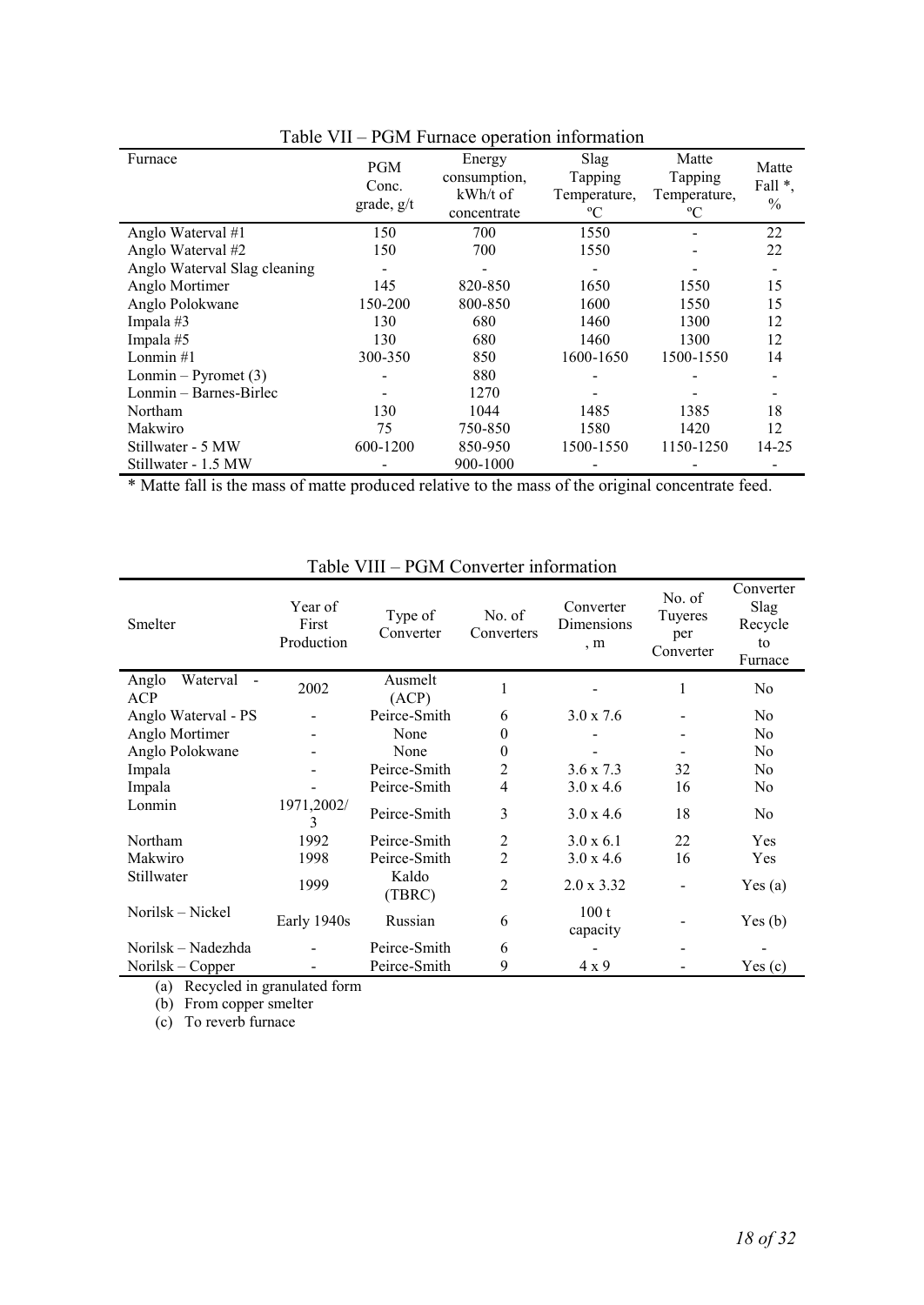| Smelter            | Drier Type       | Acid Plant     | Gas Cleaning Equipment           | <b>Stack</b><br>Height, m |
|--------------------|------------------|----------------|----------------------------------|---------------------------|
| Anglo Waterval     | Flash $(4)$      | Yes            | Ceramic filters                  | 183                       |
| Anglo Mortimer     | Flash            | N <sub>0</sub> | <b>ESP</b>                       | 100                       |
| Anglo Polokwane    | Plash(2)         | N <sub>0</sub> | Baghouse                         | 165                       |
| Impala             | Spray $(4)$      | Yes            | ESP; Sulfacid plant              | 77 (91)                   |
| Lonmin             | Flash;           | N <sub>0</sub> | Baghouse for drier;              | 120                       |
|                    | Spray (2 old)    |                | ESP and dual-alkali wet scrubber |                           |
| Northam            | Flash            | N <sub>0</sub> | ESP and wet scrubber             | 200                       |
| Makwiro            | Flash(1)         | N <sub>0</sub> | <b>ESP</b>                       | 105                       |
| Stillwater         | Fluid bed        | No             | Baghouse and $SO2$ wet scrubber  | 26                        |
| Norilsk – Nickel   | Sinter plant     | -              |                                  |                           |
| Norilsk – Nadezhda | Niro spray $(6)$ | N <sub>0</sub> | ESP (6); Elemental S production  |                           |
| Norilsk – Copper   | Rotary $(3)$     | Yes            | Wet gas cleaning;                | 180                       |
|                    |                  |                | Elemental Sulphur production     |                           |

Table IX – Driers, Acid plants, Gas cleaning, and Stack height

| Table $X -$ Granulation |
|-------------------------|
|-------------------------|

| Smelter         |      | Furnace | Converter                |                          |  |  |
|-----------------|------|---------|--------------------------|--------------------------|--|--|
|                 | Slag | Matte   | Slag                     | Matte                    |  |  |
| Anglo Waterval  | Yes  | Yes     | Yes                      | $No*$                    |  |  |
| Anglo Mortimer  | Yes  | $No**$  | $\overline{\phantom{0}}$ | $\overline{\phantom{a}}$ |  |  |
| Anglo Polokwane | Yes  | $No**$  |                          | $\,$                     |  |  |
| Impala          | Yes  | No      | Yes                      | Yes                      |  |  |
| Lonmin          | Yes  | No      | Yes                      | Yes                      |  |  |
| Northam         | Yes  | No      | No                       | Yes                      |  |  |
| Makwiro         | Yes  | No      | No                       | Yes                      |  |  |
| Stillwater      | No   | Yes     | Yes                      | Yes                      |  |  |

\* Waterval converter matte is slow-cooled

\*\* Mortimer and Polokwane furnace matte is cast and crushed

# **ANGLO PLATINUM**

Anglo Platinum has three smelter plants – Waterval, Mortimer, and Polokwane. Anglo Platinum have chosen to have one central facility where all their converting and subsequent treatment by slow cooling and magnetic separation prior to refining can take place. Furnace matte from all three of their smelters is treated in the Anglo Platinum Converting Process (ACP), at the Waterval Smelter near Rustenburg. This strategy of decoupling their furnaces and converting operations provides some operational flexibility as well as offering a range of siting possibilities for future expansions.

The year 2003 saw significant changes in Anglo Platinum's smelting capacity, with the commissioning of the Polokwane Smelter, the Anglo Platinum Converting Process (ACP) plant, and the Waterval Slag-cleaning Furnace.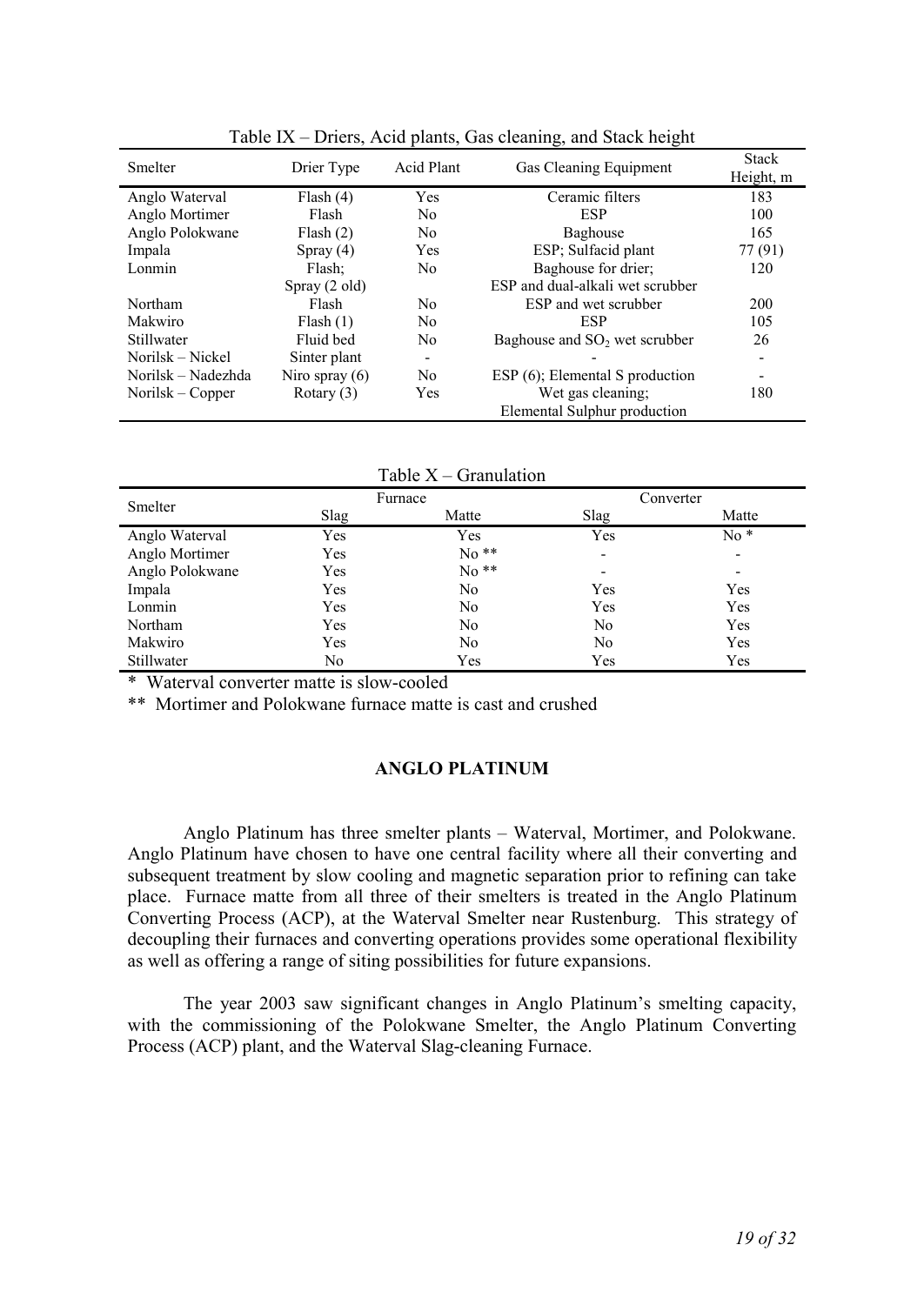## **Waterval Smelter**

The largest of Anglo Platinum's smelting plants is the Waterval Smelter at their Rustenburg Section. All converting of furnace matte from Anglo's three PGM smelters takes place here.

The first electric furnace installation for platinum matte smelting was commissioned in 1969, and has been described by Mostert (29) and others (33). The 19.5 MVA six-in-line submerged arc furnace used electrodes 1.25 m in diameter, spaced 3.4 m apart. The maximum electrode current was 32.4 kA at 201 V. Based on the crosssectional area of the electrodes, this results in 2.65 A/cm<sup>2</sup>. The electrodes were normally submerged about 48 cm into the slag layer, which varied in thickness between 1.3 and 1.5 m. The thickness of the matte layer was around 76 cm. A second furnace was installed in the early 1970s. The mean residence time in the furnace was around 20 hours. A 25 per cent addition of limestone was added to the concentrate as a flux. The resulting slag had a liquidus temperature of 1300 $^{\circ}$ C, an electrical resistivity of 4.7 Qcm at 1400ºC, and a viscosity of 3.7 poise at 1400ºC (33). A temperature gradient of 0.75ºC per cm was measured in the slag (33).

During the 1990s, most of the smelter was upgraded. The rotary multi-hearth driers and pelletizing plants which produced semi-dry pellets (about 10 per cent moisture) were replaced by flash driers in 1992, thereby eliminating the labour-intensive process of pellet production, as well as lowering the cost of smelting. Flash drying technology was seen to have lower capital, maintenance, and labour costs, higher efficiency, and more effective dewatering capacity than conventional spray/rotary drying or pressure filtration technologies. The two 18 MW Elkem furnaces were replaced by the current Hatch furnaces. The Peirce-Smith converters were lengthened from their original 6.1 m (20 ft) to 7.6 m length, and their number was increased from four to six.

Waterval Smelter treats concentrates from a number of different concentrators. There are three flash driers; one smaller and two identical larger units. The dried concentrate is blended with lime, and is pneumatically transferred to the furnaces. The two furnaces are of a Hatch design, accommodating six Söderberg electrodes 1.25 m in diameter. Both of the furnaces at the Waterval Smelter are rated at 39 MVA (34 MW). The two furnaces measure 25.8 m x 8.0 m inside, and have a combination of chromemagnesite and magnesite refractories. Based on these figures, they have a power flux of 165 kW/m<sup>2</sup>. The maximum voltage supplied by the transformer is  $350$  V, and the maximum current is 27 kA per phase. The electrode consumption is around 3.5 kg of electrode paste per MWh. Limestone is added to the furnace as a flux, to the extent of about 10 per cent of the mass of the concentrate. The furnace off-gases pass through ceramic filters, resulting in significantly reduced dust losses, and are then expelled to the atmosphere via the main stack.

Anglo Platinum uses a matte slow-cooling process (34) for the recovery of PGMs. In this process, the converter matte (consisting predominantly of nickel, copper, and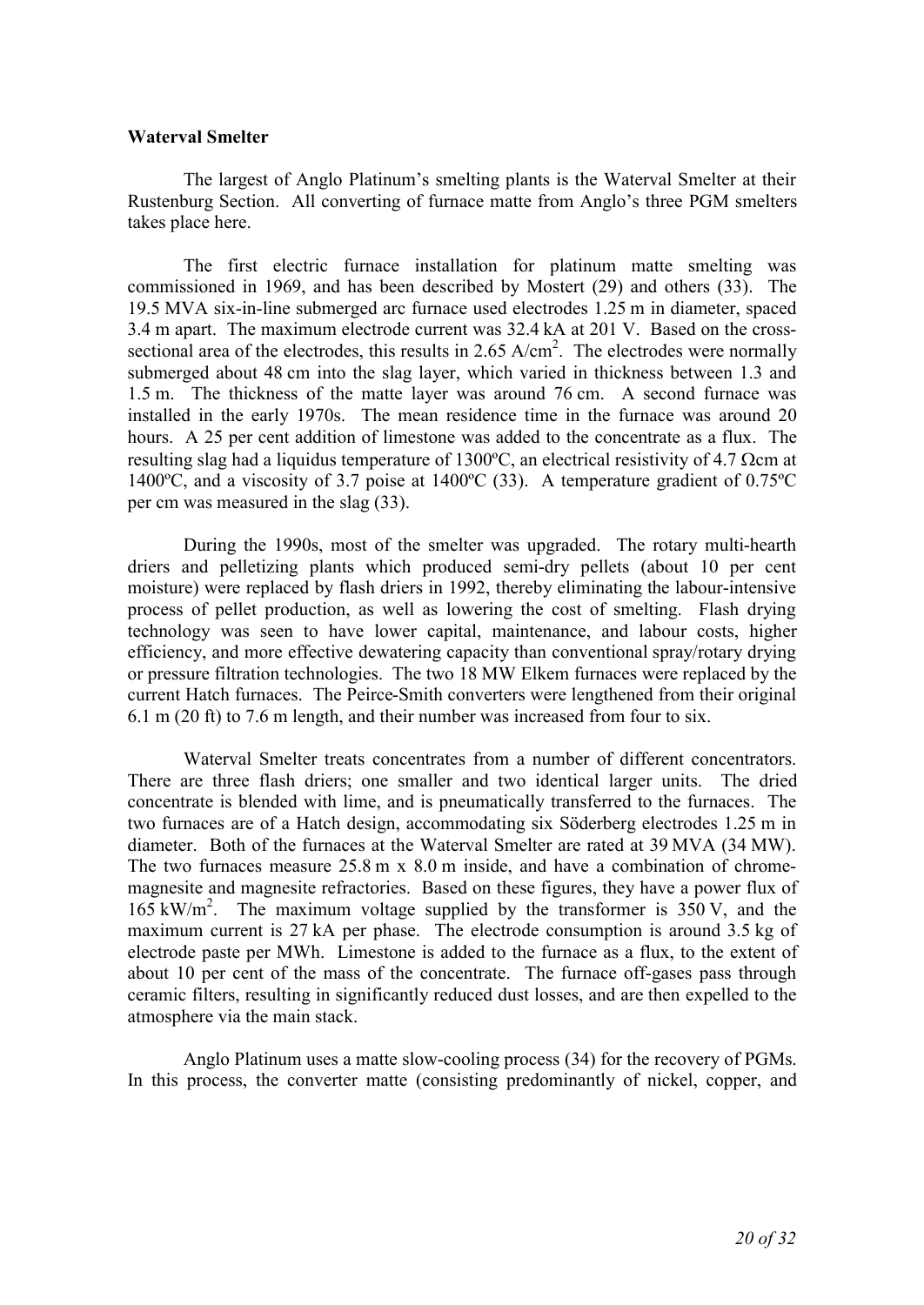sulphur, together with minor amounts of iron, and trace quantities of PGMs) is chill-cast into 30-ton ingots in refractory-lined moulds in the ground, covered with a lid for about a day, and cooled for approximately five days. During slow cooling, an iron-nickel phase and a copper-nickel alloy phase separate. Around 95% or more of the platinum group elements concentrate in a relatively small volume of magnetic Ni-Cu-Fe alloy. This alloy can be magnetically separated after crushing and milling, with the intention of shortening the overall processing time for the recovery of the noble metals. (A quicker process reduces the hold-up of precious metals in the extraction and refining circuits.) This enables the PGMs to be processed directly in a precious metals refinery, without the need to first pass through a base metals refinery. In this way, a clear separation is made between the business of processing the base metals and the precious metals business.

## **Anglo Platinum Converting Process (ACP)**

Anglo Platinum announced in 1998 that they were busy with the development of a new continuous converting process, now known as the Anglo Platinum Converting Process (ACP). The prime objective of the ACP project was to reduce emissions of sulphur dioxide at the Waterval smelter to the Department of Environmental Affairs and Tourism's permitted levels of under 20 tons per day by the end of 2004. Prior to the ACP process implementation, the Waterval Smelter was able to capture only 50% to 55% of the sulphur dioxide emissions, and needed to increase the sulphur fixation to 95% in order to come within acceptable world-class environmental standards. (For interest, South African guidelines allow 100 parts per billion of sulphur dioxide.) During May 2003, the Waterval Smelter came under heavy criticism in the media regarding its  $SO<sub>2</sub>$ emissions, and it was acknowledged that they had emitted  $68\,700$  tons of  $SO<sub>2</sub>$  during the previous year (*i.e.* an average of 188 t/d), with figures as high as 248 t/d at the beginning of 2003. By September 2003, emissions had already been reduced to 130 t/d.

The Anglo Platinum Converting Process (ACP) was also intended to increase the available converter capacity for the group's expansion programme. The plant, developed in conjunction with Ausmelt and others, uses Sirosmelt submerged lance technology from Ausmelt, adapted to the requirements of nickel-copper matte smelting, with copper waffle coolers from Hatch.

The ACP project was started in 1995 with feasibility studies. Final approval of the project was concluded in July 2000, and site construction began in August 2000. At the peak of construction, more than 3 000 workers were employed on-site. Commissioning began in March 2002, and the first slag was tapped on 13 June 2002. The ACP converter plant was brought on stream in 2003, and continues to increase throughput, with the intention that it would be fully operational by the second quarter of 2004. The ACP unit underwent a hearth rebuild in January 2004. The cost of the first stage of the ACP project (Stage A) was about R1.4 billion, and the cost of a second unit (Stage B) is projected to be an additional R0.5 billion. Construction of the second converter was planned to begin in early 2003. The second ACP unit (Stage B) is scheduled for completion by 2006. The phasing out of the existing Peirce-Smith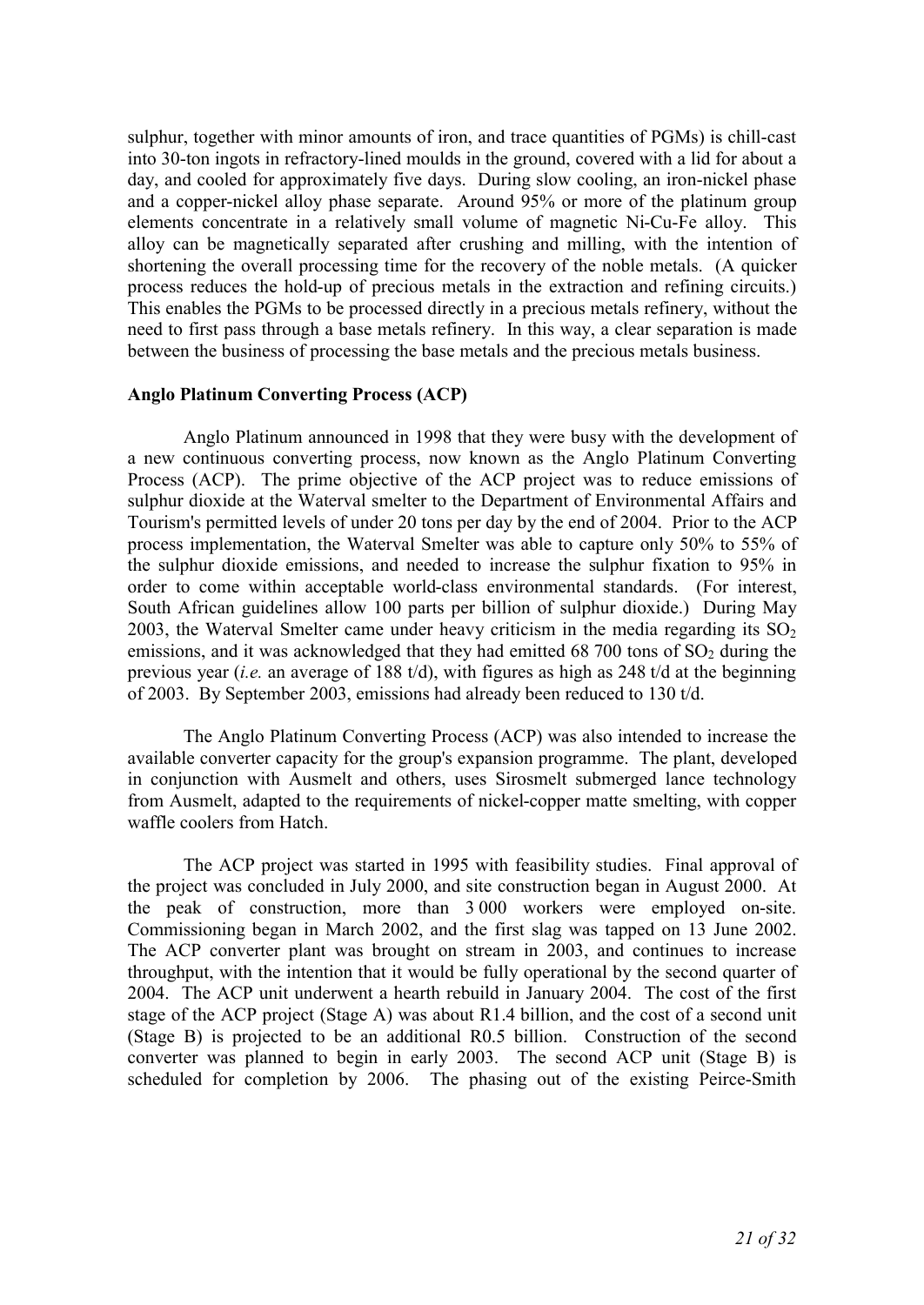converters and the old single-contact-absorption sulphuric acid plant is planned once the second standby ACP reactor is commissioned. (This acid plant treated the  $4-6\%$  SO<sub>2</sub> offgas from the Peirce-Smith converters.) This is anticipated to occur during the fourth quarter of 2005, with the first slag tap scheduled for the first quarter of 2006.

While Stage A included the complete infrastructure to support the new Ausmelt converting process, which included raw-material handling, slag and matte granulation, hot-gas cleaning, as well as the acid plant for sulphur fixation, Stage B will include only the converter and gas-cooling component, which ties in with the existing support infrastructure. The second converter will serve to ensure continued operation during periodic converter overhauls or in the event of a major converter failure of the operating unit. This project has a building footprint that measures 24 m x 28 m and is about 54 m high. The height of the building is necessary to accommodate the relatively slender converter and water-cooled uptake as well the lance-handling equipment. It adjoins the existing converter building on its eastern side.

The ACP technology is the first application of Ausmelt converting to the PGM industry. Extensive testwork was carried out on a pilot scale prior to embarking on the original project. Two modes of operation were tested – continuous-processing and batchprocessing. Batch-processing was deemed at the time to be the most appropriate. However, during early ramp-up, a decision was made to change to continuous-converting in order to achieve better end-point control of the converting process and, in this way, render the process more stable. This change has not warranted any significant design change in the Stage B converter. It was also found during early ramp-up that accretion build-up within the converter uptake was resulting in unacceptable furnace availability. In addition to measures implemented on the operating unit – which have brought the accretion build-up under control – the design of the Stage B freeboard has been changed to further reduce the possibility of accretion formation.

Air Products has built a R120 million over-the-fence air-separation unit that will supply about 237 t/d of oxygen, 2.1 t/d of nitrogen as well as up to 45 000 normal  $m^3/h$  of plant and instrumentation air to the smelter.

The converter has the capacity to treat 72 000 t of converter matte per year. This means that the plant will be able to treat material containing 33 000 t of nickel a year, corresponding to about 4 million ounces of platinum per year.

The converter is designed to accept all furnace matte from the three Anglo Platinum smelters (Polokwane, Mortimer, and Waterval), as well as Waterval slagcleaning furnace matte. The furnace matte is transported in solid form from the smelters to the ACP, where it is fed into the converter together with silica and coal as feedstock.

The furnace technology was a consolidation of Hatch (engineering, procurement, and construction management contractor for the furnace, and copper cooler design), Ausmelt (Sirosmelt lance smelting), and Foster Wheeler technologies. The furnace, with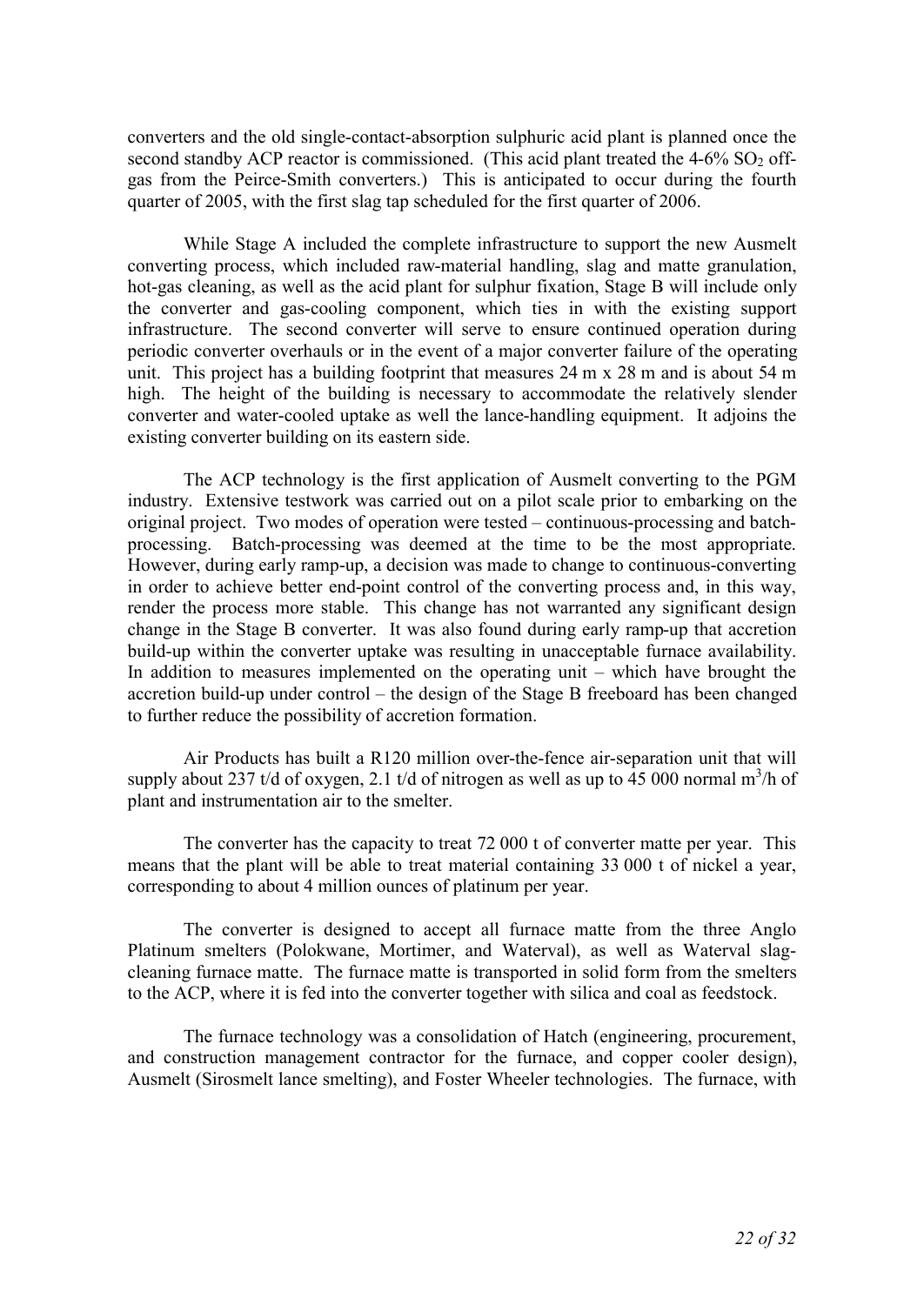an uptake of high-pressure water-cooled jacketed membrane and water running at temperatures of up to 220°C and pressures of up to 70 bar was designed by Foster Wheeler. Other technology suppliers were Paul Wurth, as well as Germany-based Lockwood Greene Petersen (acid plant). The ACP uses the most advanced technology, and is the only converter in the world with a combination of waffle coolers in the crucible and high-pressure water membrane boiler freeboard and uptake.

## **Mortimer Smelter**

The Mortimer Smelter at the Union Section has one six-in-line furnace, used primarily for smelting UG2 concentrates. The Union furnace matte is converted at the Waterval Smelter.

## **Polokwane Smelter**

The Polokwane Smelter was built to process concentrates from Anglo Platinum's operations (fully or jointly owned) on the Eastern Limb of the Bushveld Complex. The 68 MW six-in-line furnace is the highest-power furnace in the PGM industry, and is designed to run at a higher power flux than the other six-in-line furnaces. The furnace was designed to achieve the high operating temperatures necessary for smelting concentrates with high chromite contents. The smelter was successfully commissioned in March 2003, ahead of schedule and within budget. Having a design capacity of 650 000 tons per year will allow the Polokwane Smelter to process concentrate from existing and new mines on the Eastern Limb, as well as to provide some backup capacity for the Waterval and Mortimer smelters. The plant is expected to eventually account for 40% of Anglo Platinum's production. The furnace was running at about 50% capacity around the middle of 2004.

Some repairs have been required on the furnace cooling system, and Anglo Platinum announced a six-week shutdown of the furnace from 10 September 2004, to enable essential repairs to be carried out on the smelter's cooling system (copper waffle coolers).

## **IMPALA PLATINUM**

At Impala Platinum, flotation concentrate is electrically smelted in six-in-line electric furnaces, and the resulting furnace matte treated in Peirce-Smith converters to remove the iron. The iron-free (less than 1% Fe) converter matte is granulated and sent to the base metals and precious metals refineries in Springs for further processing.

Impala has four rectangular six-in-line submerged-arc furnaces, of which only the two largest (38 MW and 35 MW) are in use. The furnaces are served by four Niro spray driers. Six Peirce-Smith converters are available, although not all are in operation at any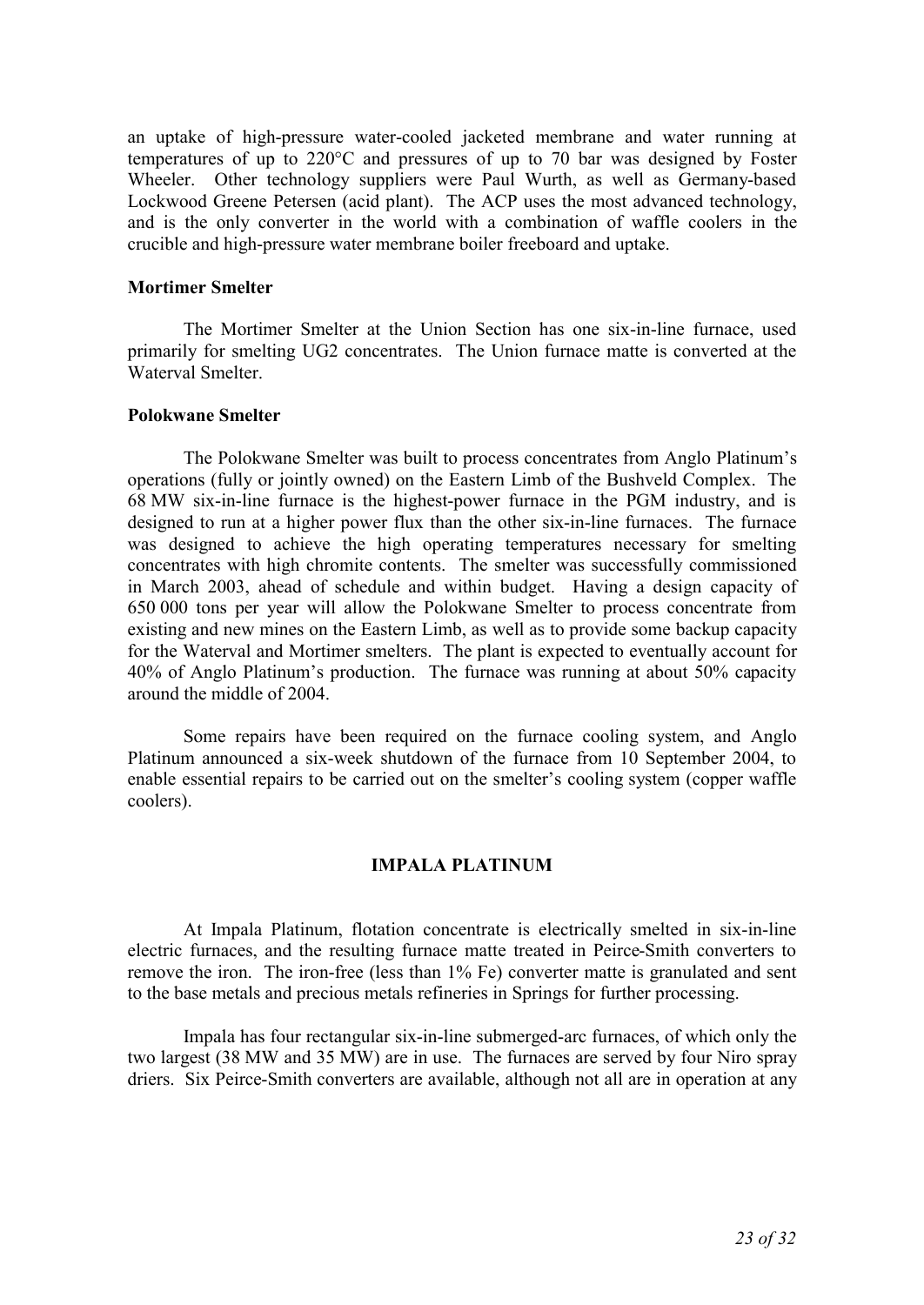given time. In addition to the treatment of their own concentrate, Impala also have a significant business in the toll-treatment of a variety of materials.

Impala's first six-in-line furnace (7.5 MVA) was installed in 1969, and a number of different furnaces and driers have been installed (and some de-commissioned) since then. A detailed chronology of the installations has been provided elsewhere (35). The largest furnace (39 MVA) is 25.9 m long and 8.2 m wide, and has electrodes of 1.14 m in diameter, spaced 3.32 m apart (centre to centre). The phase current is maintained at 24 to 26 kA, and the phase voltage is between 500 and 550 V. The furnace is normally operated at 38 MW.

The fine particle size of the concentrate presented serious problems in the initially installed drying process (filters). Filters became blocked; the concentrate became too dry; and dust losses increased. Furnace blow-backs (sometimes explosive in nature) resulted from steam generation inside the furnace, and had a detrimental effect on atmospheric pollution (as well as on the loss of feed material). Niro spray drying, to a moisture content of less than 0.5%, reduced the above problems. 'Dry feeding' of the furnaces was instituted in 1986. Once some materials of construction problems were solved, typical running times on the driers exceeded 95%. Dry feeding of concentrate virtually eliminated 'blow-backs', and made it possible to reduce the number of feed pipes from 28 to between 4 and 6, as the distribution of feed in the furnace was improved. Dry feeding also increased furnace efficiency by 12 to 15%. Using burnt lime in place of limestone increased smelting capacity by about 5%.

Because of the high value of the PGMs, the grade-recovery relationship is heavily skewed towards maximum recovery. This has a major impact on smelter capacity, as has  $Cr<sub>2</sub>O<sub>3</sub>$  control in the concentrator. The low grade of concentrate smelted, in order to maximize PGM recovery over the concentrator, has a high  $SiO<sub>2</sub>$  and MgO content, and a low FeO content. This requires a high operating temperature, namely 1460ºC for slag, and 1260 $^{\circ}$ C for matte. High power fluxes help to prevent spinel build-ups, and the Cr<sub>2</sub>O<sub>3</sub> contents of the concentrates are carefully controlled. The Merensky concentrate has a  $Cr_2O_3$  content of less than 0.5 per cent, and the UG2 concentrate runs at about 1.6 to 1.7 per cent  $Cr_2O_3$ . This results in an overall  $Cr_2O_3$  content of less than 1 per cent in the blended concentrate. Impala was the first producer to experiment with UG2 on a plant scale as early as 1971 (35).

High-quality magnesite refractory bricks are used to line the hearth and lower side walls, while firebricks are used for the upper walls and roof. Copper cooling of side- and end-walls was provided by Hatch Associates.

A very low tonnage of converter matte (also known as white metal) is the final product from the smelter. This is granulated and supplied as the feedstock for the Impala Refineries. Impala's Base Metals Refinery uses Sherritt Gordon ammonia leach technology.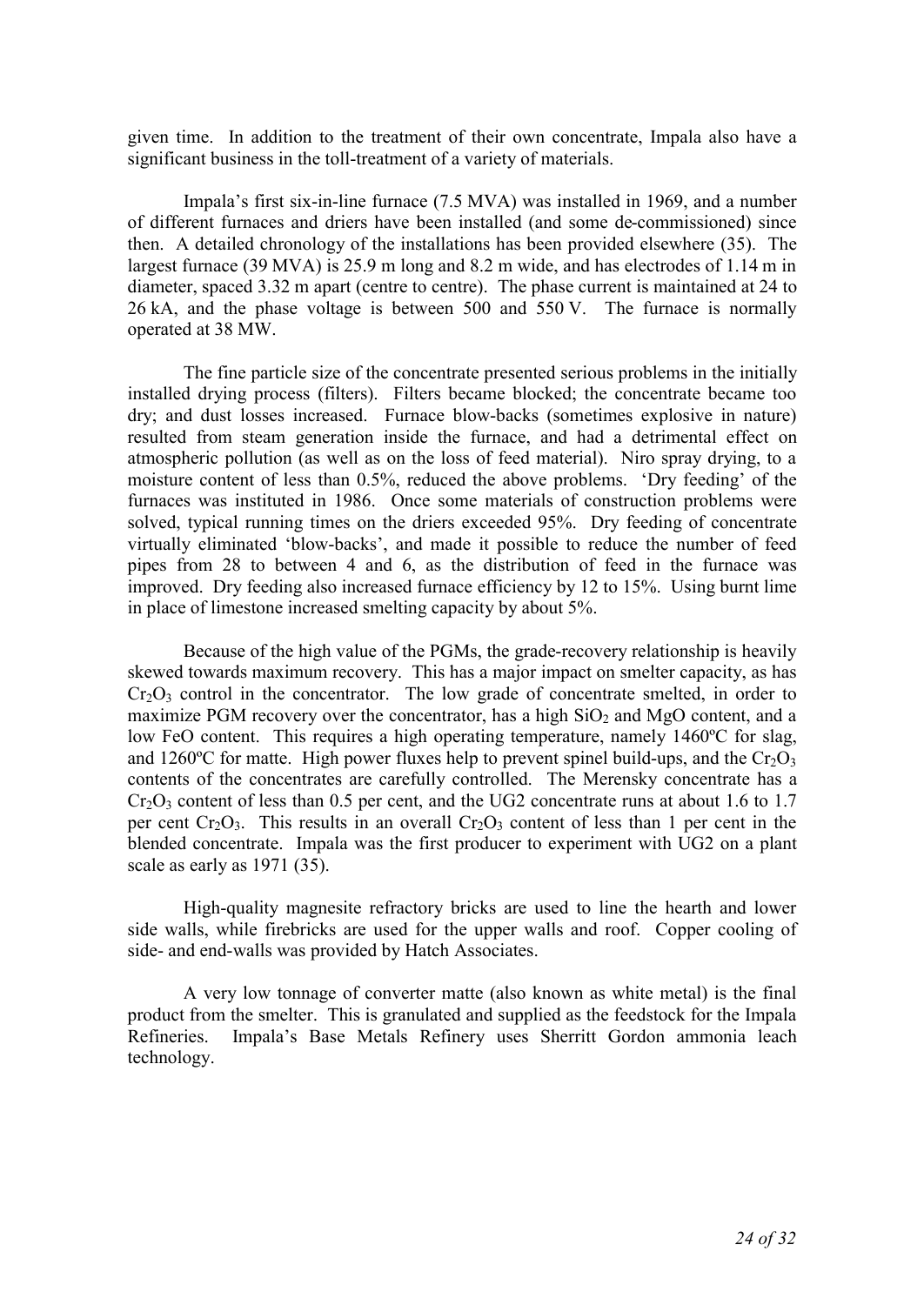All waste gases, from driers, furnaces, and converters, are treated prior to disposal. During smelting and converting, two distinct gas streams are produced. The converter off-gas contains  $4-9\%$  SO<sub>2</sub> which is treated in a conventional sulphuric acid plant to produce  $94\%$  H<sub>2</sub>SO<sub>4</sub>. (The single-contact Lurgi-designed sulphuric acid plant is one of the few in the world running on converter gas alone.) The furnace off-gas contains  $0.6-0.9\%$  SO<sub>2</sub> which was (until 2002) vented through a 91 m concrete stack to the atmosphere. In October 2002, a Sulfacid plant was installed to recover  $SO_2$  from the furnace off-gas into a weak (up to 13%) sulphuric acid solution. Prior to the installation of the Sulfacid plant, Impala's smelter emitted 34 tons of  $SO<sub>2</sub>$  per day to the atmosphere from its off-gas stacks (28 t/d from the furnace off-gas stack, 4.5 t/d from the acid plant stack, and 1.5 t/d from the drier stacks). The Sulfacid plant installation was very successful, and achieves an  $85\%$  recovery of  $SO<sub>2</sub>$  from the furnace off-gas (36). The Sulfacid plant reduced  $SO_2$  stack emissions by 40% to less than 20 tons per day (37).

In the 1990s, the Impala operation was predominantly characterised by smelting Merensky ore concentrates in low power density furnaces, with converter slag being recycled to the furnaces. Now, in 2005, the plant operates fewer (two) higher intensity copper-cooled furnaces treating a much greater proportion of UG2 ore concentrates and other toll-smelted materials. Converter slag is no longer recycled to the furnaces. The chromium content permitted in the furnace feed has risen from about 0.8% to about 1.8%  $Cr<sub>2</sub>O<sub>3</sub>$ . SO<sub>2</sub> emissions have decreased significantly. Over the time that platinum production has doubled, the number of smelter employees decreased from about 500 to about 350. Impala's smelting strategy seems to have been one of using only tried and trusted conventional furnace and converter technologies and spending a lot of effort in getting them to work reliably and optimally.

## **LONMIN PLATINUM**

Operations at the Western Platinum Smelter commenced in December 1971 with the commissioning of a 7.5 MVA Merensky six-in-line furnace. In November 1982, the smelter was expanded with the commissioning of two 2.3 MVA Infurnco circular furnaces to smelt UG2 concentrate. The UG2 smelting facilities were expanded in March 1991 with the commissioning of three 5 MVA Pyromet circular furnaces. Western Platinum was the first mine to commission separate facilities for treating UG2 ore for the recovery of PGMs and associated base metals (38). The Merensky six-in-line furnace was subsequently upgraded to 10 MVA.

For a long time, the Merensky and UG2 concentrates were smelted separately. The Merensky concentrate (received as a slurry) was filtered in a rotary drum filter and partially dried through a rotary kiln (to a moisture content of about 8 per cent) before being fed into the six-in-line furnace. The green charge and limestone flux were manually rabbled inside the furnace. The furnace matte was tapped periodically, while slag was tapped almost continually and granulated in a high-flow water stream.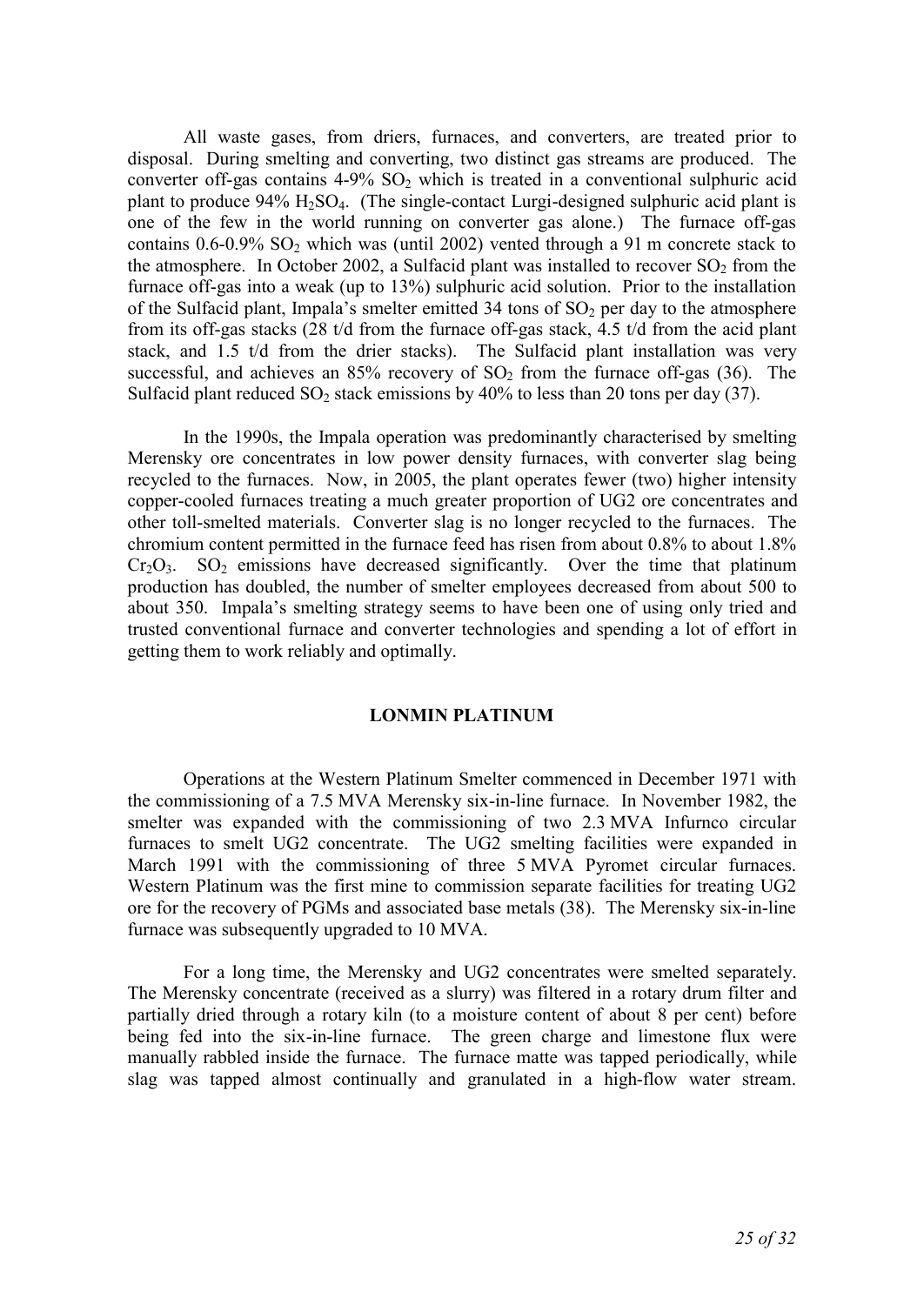Converter slag was returned to the Merensky furnace to recover entrained matte. The UG2 concentrates, containing relatively high concentrations of chromite, were dried in spray driers. The bone-dry concentrate was then pneumatically conveyed to one of several circular three-electrode submerged-arc AC electric furnaces. Burnt lime was used as a flux. Smelting of UG2 concentrate in a circular three-electrode furnace (39) requires a higher power flux than the smelting of Merensky concentrate. A higher than usual smelting temperature is used, and the smelting zone is more concentrated, so that the slag is more agitated. The agitation of the slag is necessary to promote coalescence of the small quantity of matte that has to be separated from the slag. The agitation also causes the accretion of chromite on the hearth to be minimized. Around 80 to 90 per cent of the chromite present is discarded in the furnace slag. Furnace matte with a chromium content of 2 per cent could be blown to converter matte containing less than 40 ppm of chromium, which is acceptable to the base-metal refinery. The Merensky furnace matte and UG2 furnace matte were combined and converted together.

All the converter matte is processed at the base-metal refinery (BMR), using Sherritt technology from Canada, to produce nickel sulphate crystals, pure copper cathodes, and a high-grade PGM concentrate. The capacity of the BMR was expanded in 1991 to be able to treat 54 tons of converter matte per day.

Water granulation of the converter matte was introduced to prevent the formation of magnetite and trevorite (which previously formed by oxidation during cooling in moulds before crushing). These materials did not leach significantly in the BMR and reported to the PGM concentrate. The PGM concentrate currently has a grade of about 60 per cent (38).

Western Platinum was the first company to exploit the UG2 on a large scale for its PGM content (18). Metallurgical investigations were undertaken in conjunction with Mintek during 1980. Mining of the UG2 at Western Platinum Mine commenced in 1982, and the UG2 concentrator started up in March 1983. The UG2 ore is generally milled separately from the Merensky ore. More than 80 per cent of Lonmin Platinum's current annual production is sourced from the UG2. Lonmin UG2 ore is commonly mined at depths ranging from 30 m to 700 m below the surface.

In 2002, Lonmin started operating a new 28 MW circular furnace that was able to accept a combined blend of UG2 and Merensky concentrates that were dried in a flash drier. The furnace performed well and was used as the sole production unit. On 26 December 2002, a serious explosion occurred on the south matte tap hole of the No.1 Furnace some nine months after commissioning (40). This resulted in a lengthy shut down of the smelter. Contingency plans were put in place soon after the explosion and included the re-commissioning of the Merensky and Pyromet furnaces, and the signing of an agreement with Impala Platinum to toll treat a portion of the concentrates. The additional costs incurred amounted to some \$34 million (\$8 million for the recommissioning, and \$26 million for toll smelting). A team consisting of personnel from Lonmin's metallurgical services and Hatch (the consultants used during the design and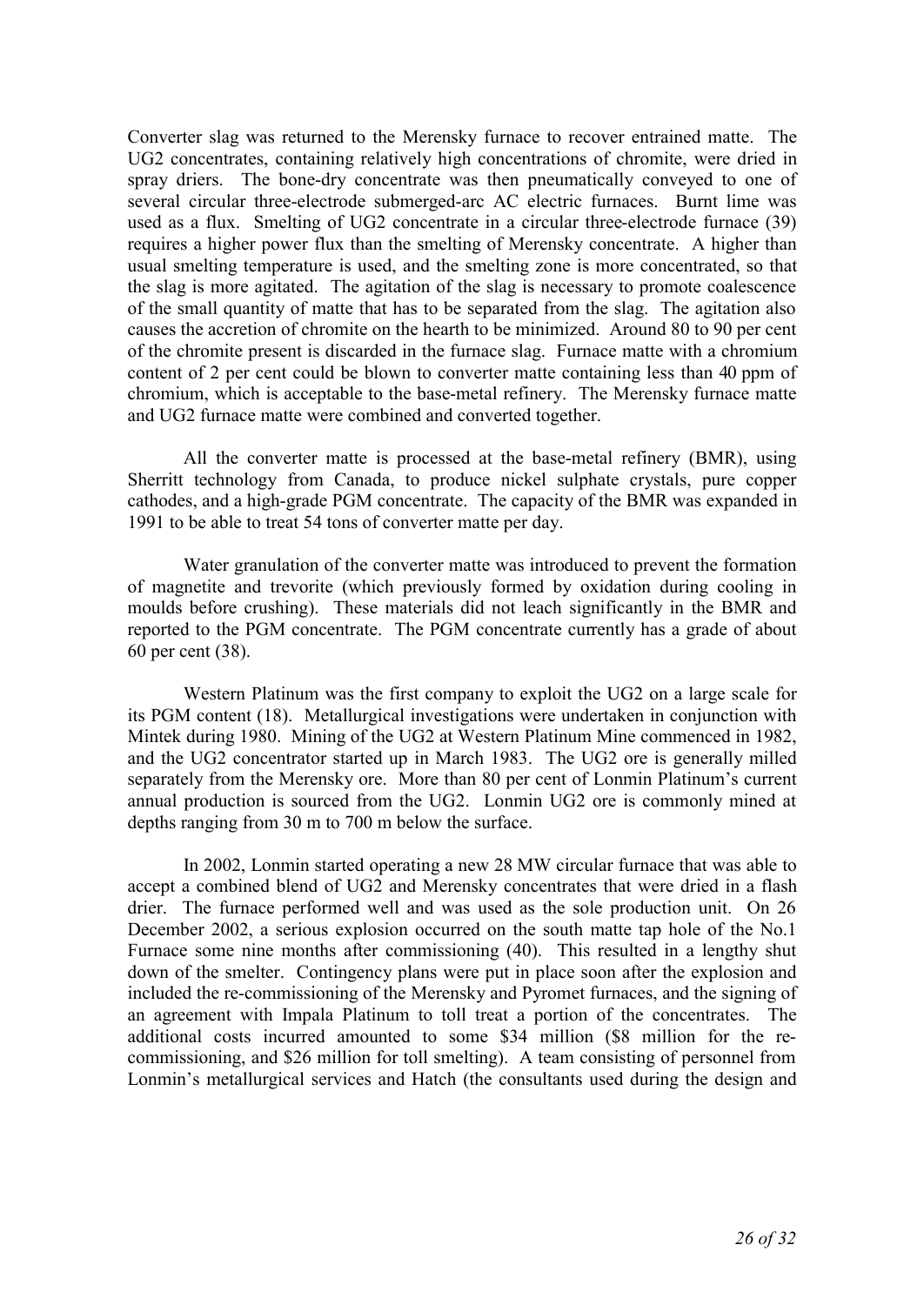construction of the No.1 Furnace) launched an extensive investigation into the cause of the failure. The conclusion reached was that hot matte had come into contact with the deep matte waffle cooler resulting in a release of water into the furnace and a subsequent explosion, which destroyed the deep matte waffle. A review of the original design indicated that improvements could be made to the monitoring and process control systems, feed blending systems, the refractory lining, the copper waffle cooling system, and the tap blocks. These design improvements, together with the re-building should significantly reduce the risk of a similar accident. The repaired furnace was re-started in December 2003, with the first matte tap taking place on 25 January 2004.

However, on 18 November 2004, a second (unrelated) serious incident took place when cooling water leaked into the furnace, causing a steam explosion, resulting in structural damage. Although the smelter was out of action for approximately two months until 20 January 2005, Lonmin was able to treat much of its concentrate output via its old Pyromet furnaces, while sending the remaining material to Impala for toll-refining. The outage consequently had little impact on refined PGM production, although the cost implications were about \$14 million.

A dual alkali sulphur fixation plant, producing a calcium sulphite product, was commissioned in July 2003. This has brought the level of  $SO<sub>2</sub>$  discharged to the atmosphere via the  $SO_2$  plant stack to less than 3.5 tons per day (representing about  $96\%$ )  $SO<sub>2</sub>$  capture).

## **NORTHAM PLATINUM**

Northam operates the world's deepest platinum mine, with a lowest depth of 2000 m. The ore grade is 10 g/t *in situ*, and 5.5 g/t mined. The first smelting was carried out in August 1992, with first production in 1993.

Northam uses a very conventional matte-smelting process, using a single six-inline furnace. In 1999, Northam announced plans to increase their production of UG2 concentrate above the roughly 10 per cent (relative to the combined feed of Merensky and UG2 concentrates) that was in use at the time. Concentrates are dried in a flash drier, and the dry feed is pneumatically fed to the furnace. Burnt limestone is used as a flux. The six-in-line furnace, supplied by Davy, is rated at 16.5 MVA (15 MW), with a normal operating range between 11 and 12 MW. The smelter produces about 360 tons per month of converter matte.

In the first leaching stage of Northam's base metals refinery, nickel is removed as a sulphate. The PGM concentrate is removed as the residue from a pressure leaching stage. Finally, copper is removed by electrowinning. The PGM concentrate is refined by Heraeus in Germany.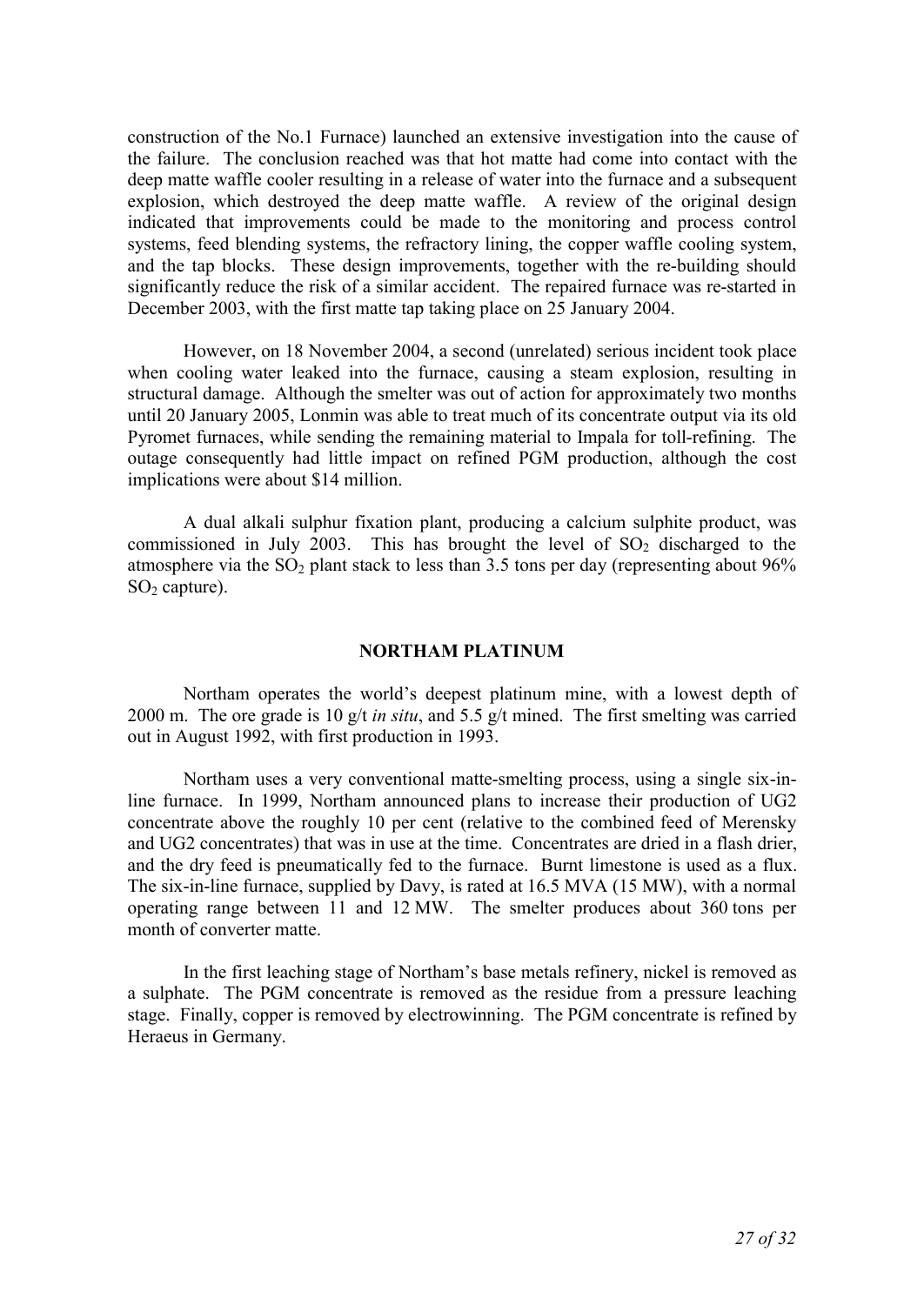In January 2003, the smelter was shut down for a complete furnace rebuild after operating continuously for the past eleven years. The plant was re-commissioned during March 2003.

#### **MAKWIRO PLATINUM (ZIMPLATS)**

The Great Dyke in Zimbabwe is the world's second largest platinum deposit, but it took until the 1990s for it to be exploited. PGM concentrates were produced commercially at Mimosa from 1995, but no smelting was done locally. However, BHP and Delta Gold of Australia entered into a joint venture to develop what was then known as Hartley Platinum. The mine and plant was designed for a capacity for treating 180 000 tons of ore per month, with full-scale production of 0.15 Moz/a Pt, 0.11 Moz/a Pd, 0.012 Moz/a Rh (*i.e.* Pt+Pd+Rh = 0.27 Moz/a).

A circular furnace was chosen for the smelter. While evaluating options for the plant, both Ausmelt and conventional electric smelting options were considered, but no significant difference in capital or operating costs was projected. Therefore, conventional technology was implemented. The furnace was lined in mid 1996. Smelting began in early 1997, and had not yet reached full capacity when operations were suspended in 1999. (The sidewalls needed to be rebuilt in August 1998.)

Under the auspices of the new owners Zimplats, the renamed Makwiro Platinum started up again a few years later. Ore is processed at the Selous Metallurgical Complex at the Hartley mine site. The first concentrate was produced in November 2001, the first furnace matte in January 2002, and the first converter matte in April 2002. A major break-out at the smelter occurred in July 2003, resulting in the Elkem furnace being out of operation for seven weeks. The breakout occurred under a slag taphole following magnesite hydration, which took place when cooling water from a slag tapping block entered the furnace. A rebuild of approximately 25 per cent of the lower sidewall, in the region of the plate coolers, was required. The furnace was restarted 6 August 2003, following these improvements. Converter matte is transported to Impala Refining Services in South Africa for refining and marketing.

## **CONCLUSIONS**

South Africa dominates world production of platinum. Because of the high value of the PGM products, a risk-averse, conservative approach is often adopted towards the introduction of changes in processing technology, and PGM matte smelting remains very closely based on traditional nickel-copper matte smelting. However, platinum smelting has undergone many changes during the past three-quarters of a century, and will continue to develop further, in particular to address environmental concerns, and to maximize recovery from all available ore-bodies. The metallurgically challenging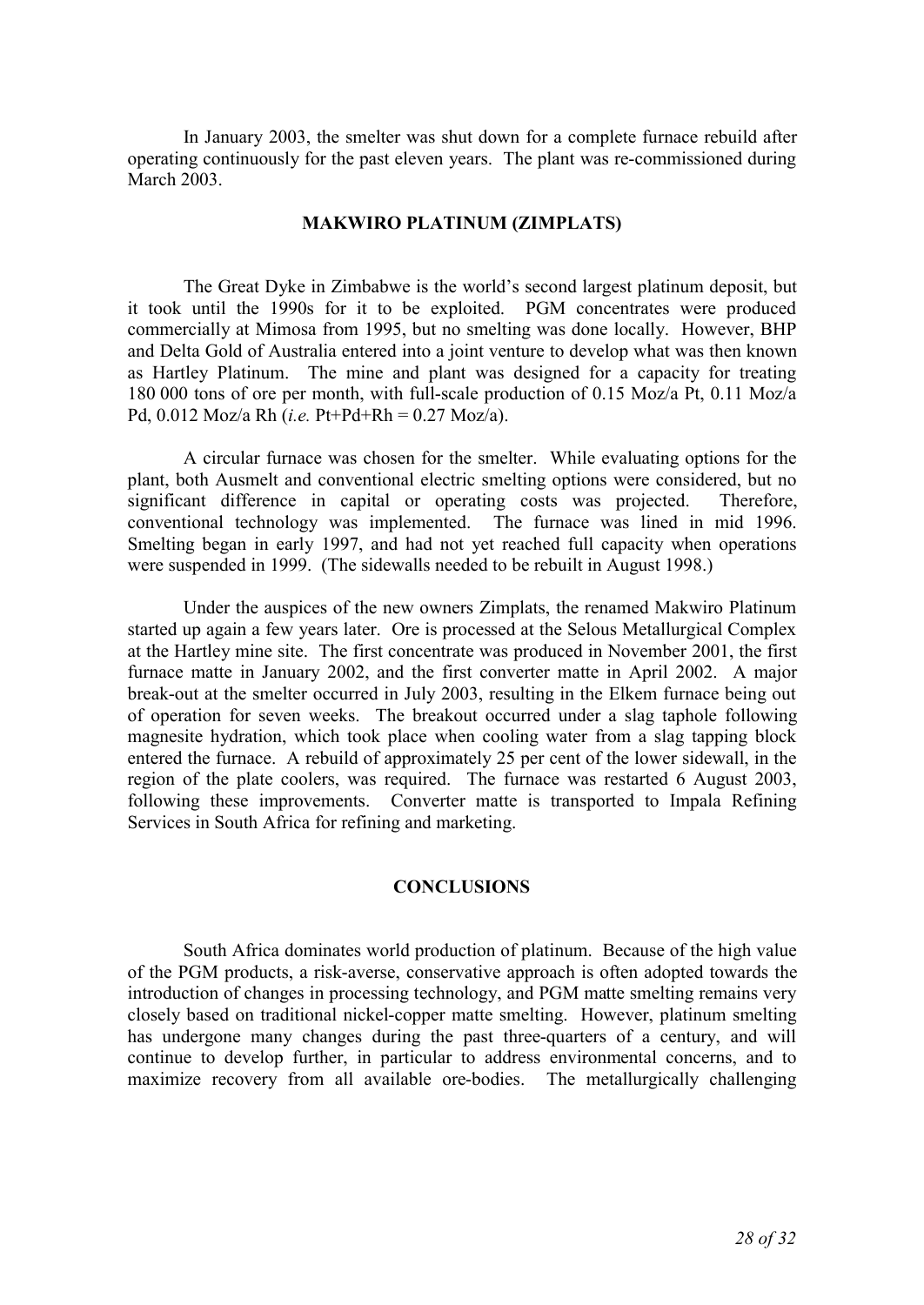extraction of PGMs will continue to require an advanced understanding of many aspects of PGM smelting, in both chemical and electrical fundamentals (41), as well as an improved understanding of the physical aspects of furnace design. Clearly, large-scale pilot testing will be required for new processes that are currently under development, with a view to addressing the limitations of the conventional matte-smelting processing route.

#### **ACKNOWLEDGEMENTS**

This paper is published by permission of Mintek. The assistance of many friends and colleagues in the platinum industry is gratefully acknowledged.

## **REFERENCES**

- 1. C.F. Vermaak, The Platinum-Group Metals: A global perspective, Mintek, Randburg, South Africa, 1995, 247 pages.
- 2. T. Kendall, Platinum 2005, Johnson Matthey, London, England. http://www.platinum.matthey.com
- 3. D. McDonald and L.B. Hunt, A history of platinum and its allied metals. Johnson Matthey, London, 1982.
- 4. A.M. Edwards and M.H. Silk, Platinum in South Africa. Special Publication No. 12, Mintek, Randburg, 1987.
- 5. C.F. Brugman, A review of the platinum mining industry. Report 1206, Mintek, Randburg, 1971.
- 6. Anglo American Platinum Corporation Limited http://www.angloplatinum.com
- 7. Impala Platinum http://www.implats.co.za
- 8. Lonmin Platinum http://www.lonmin.com
- 9. Northam Platinum http://www.northam.co.za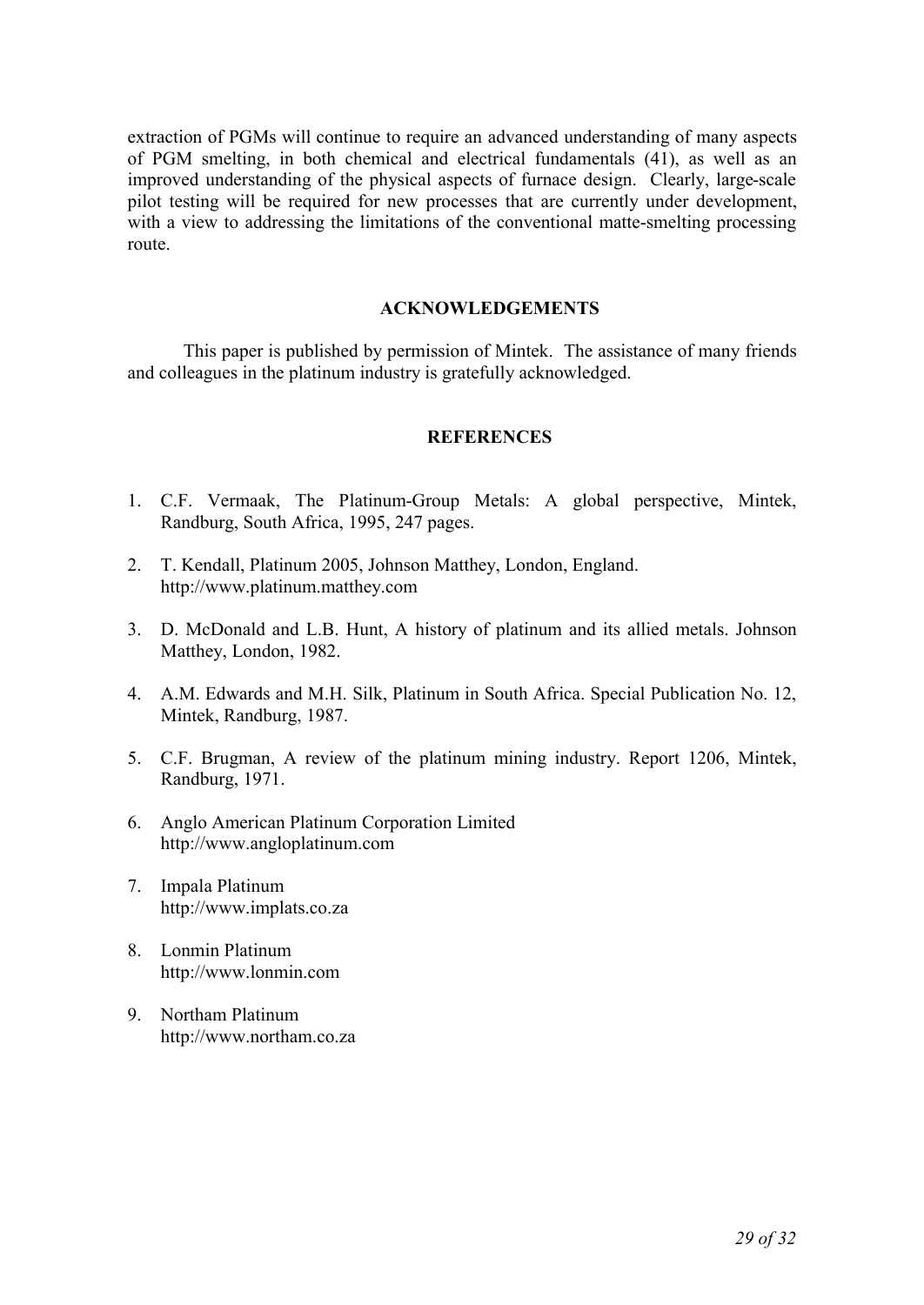- 10. Makwiro Platinum, Zimplats http://www.zimplats.com
- 11. Stillwater Mining http://www.stillwatermining.com
- 12. Norilsk Nickel http://www.nornik.ru/en/
- 13. T. Kendall, Platinum 2004, Johnson Matthey, London, England. http://www.platinum.matthey.com
- 14. R.T. Jones, Platinum smelting in South Africa, South African Journal of Science, Vol.95, November / December 1999, pp.525-534. http://www.mintek.co.za/Pyromet/Files/Platinum.pdf
- 15. R.T. Jones, JOM World Nonferrous Smelter Survey, Part II: Platinum Group Metals, JOM, December 2004, pp.59-63. http://www.mintek.co.za/Pyromet/Files/2004JonesPGMSmelterSurvey.pdf
- 16. G. Von Gruenenwaldt, The mineral resources of the Bushveld Complex. Mineral Science and Engineering, vol.9, no.2, April 1977, pp.83-96.
- 17. C.F. Vermaak, The platinum-group metals: A global perspective. Mintek, Randburg, 1995, (especially pp.11,13,22).
- 18. J.J. van der Merwe, A.H. Vermaak, M.J. Slabbert, A.C. Mauve, and D.J. Mooney, An overview of the geology of the UG2 Chromitite Layer and its surrounding lithologies on Lonrho Platinum's lease area. 8<sup>th</sup> International Platinum Symposium, 28 June – 3 July 1998, Rustenburg, Geological Society of South Africa and The South African Institute of Mining and Metallurgy, pp.403-406.
- 19. S.C. Newman, Platinum. *Transactions of the Institute of Mining and Metallurgy*, **82**, 1973, A52-A68.
- 20. Roskill, Platinum: Market update, analysis & outlook. Roskill Information Services, London, 1994, p.23.
- 21. A.M. Edwards and M.H. Silk, Platinum in South Africa. Special Publication No. 12, Mintek, Randburg, 1987, p.52.
- 22. A.R. Barnes and C.W.P. Finn, The behaviour of UG-2 chromite during smelting. Report 2112, Mintek, Randburg, 1981.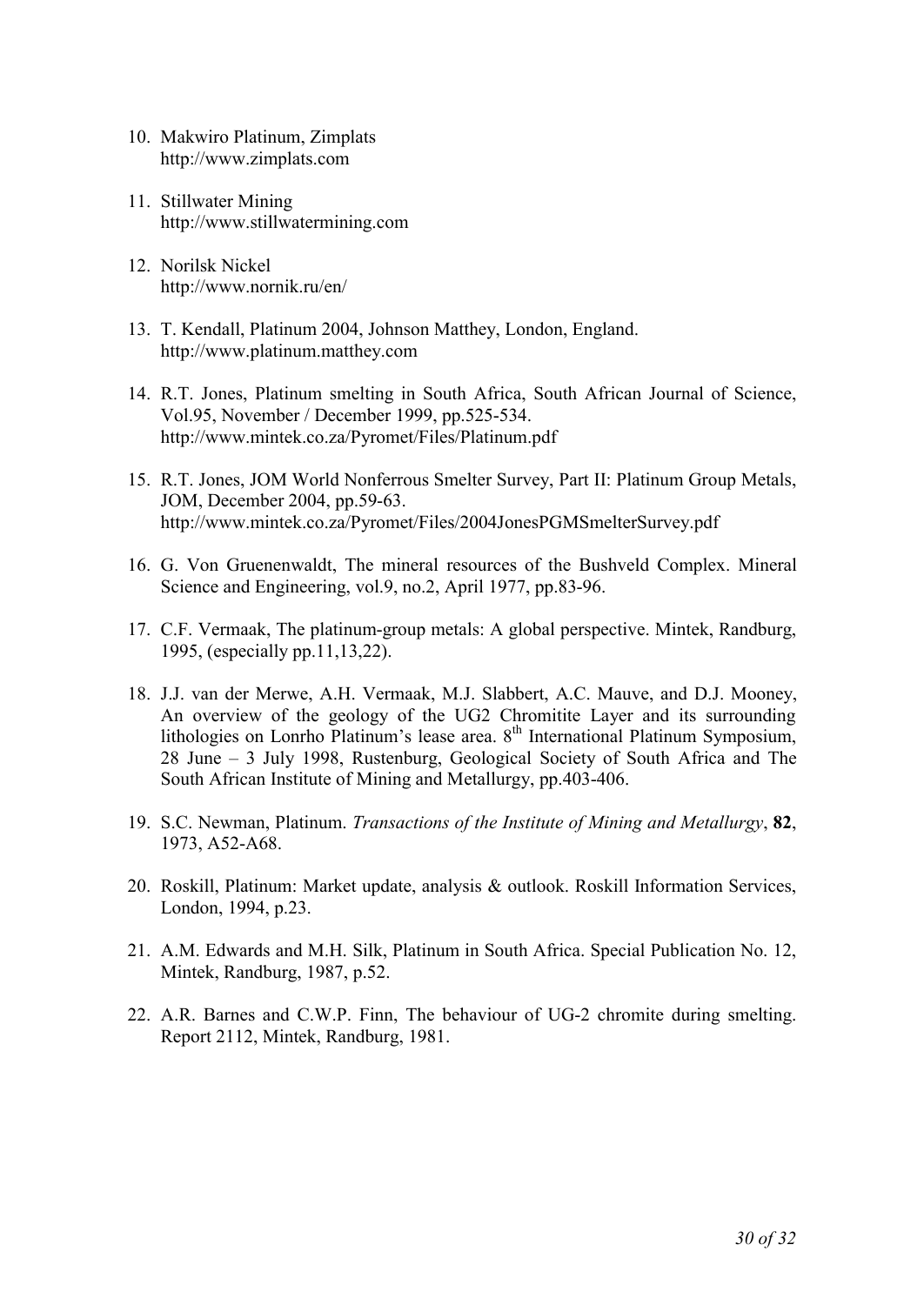- 23. L.A. Cramer, J. Basson, and L.R. Nelson, The impact of platinum production from UG2 ore on ferrochrome production in South Africa, Tenth International Ferroalloys Congress, 1-4 February 2004, Cape Town, pp.47-59.
- 24. Platts Metals Week, 16 May 2005.
- 25. C.F. Vermaak, The platinum-group metals: A global perspective. Mintek, Randburg, 1995, pp.86-87.
- 26. Mintek, The successful development of an industrial process for the recovery of platinum-group metals from the UG-2 Reef. Application Report No.1, Mintek, Randburg, 1987.
- 27. K.S. Liddell, L.B. McRae, and R.C. Dunne, Process routes for beneficiation of noble metals from Merensky and UG-2 ores. Extraction Metallurgy '85, The Institution of Mining and Metallurgy, London, 9-12 September 1985, pp.789-816.
- 28. Roskill, Platinum: Market update, analysis & outlook. Roskill Information Services, London, 1994, p.5.
- 29. J.C. Mostert and P.N. Roberts, Electric smelting of nickel-copper concentrates containing platinum group metals at Rustenburg Platinum Mines Limited. Journal of South African Institute of Mining and Metallurgy, Vol.73, No.9, 1973, pp.290-299.
- 30. P.W. Overbeek, J.P. Loo, and R.C. Dunne, The development of a concentration procedure for platinum group metals and chromite from the UG-2 reef of the Bushveld Complex. First International Symposium on Precious Metals Recovery, Reno, Nevada, 10-14 June 1984, Paper XVIII, 27pp.
- 31. R.T. Jones, ConRoast: DC arc smelting of dead-roasted sulphide concentrates, Sulfide Smelting 2002, Edited by Stephens R.L. & Sohn H.Y., TMS (The Minerals, Metals & Materials Society), Seattle, 17-21 February 2002, pp.435-456. http://www.mintek.co.za/Pyromet/Files/ConRoast.pdf
- 32. R.T. Jones and I.J. Kotzé, DC arc smelting of difficult PGM-containing feed materials, International Platinum Conference, 'Platinum Adding Value', The South African Institute of Mining and Metallurgy, Sun City, South Africa, 3-7 October 2004, pp.33-36. http://www.mintek.co.za/Pyromet/Files/2004JonesConSmelt.pdf
- 33. R.C. Urquhart, M.S. Rennie, *et al*, The smelting of copper-nickel concentrates in an electric furnace. Report 1664, Mintek, Randburg, 27 September 1974.
- 34. R.P. Schouwstra, P.M. Rixom, J.R. de R. Roberts, and J.S. Bruwer, The effect of cooling rates on converter matte alloy microstructure: a laboratory study.  $8<sup>th</sup>$